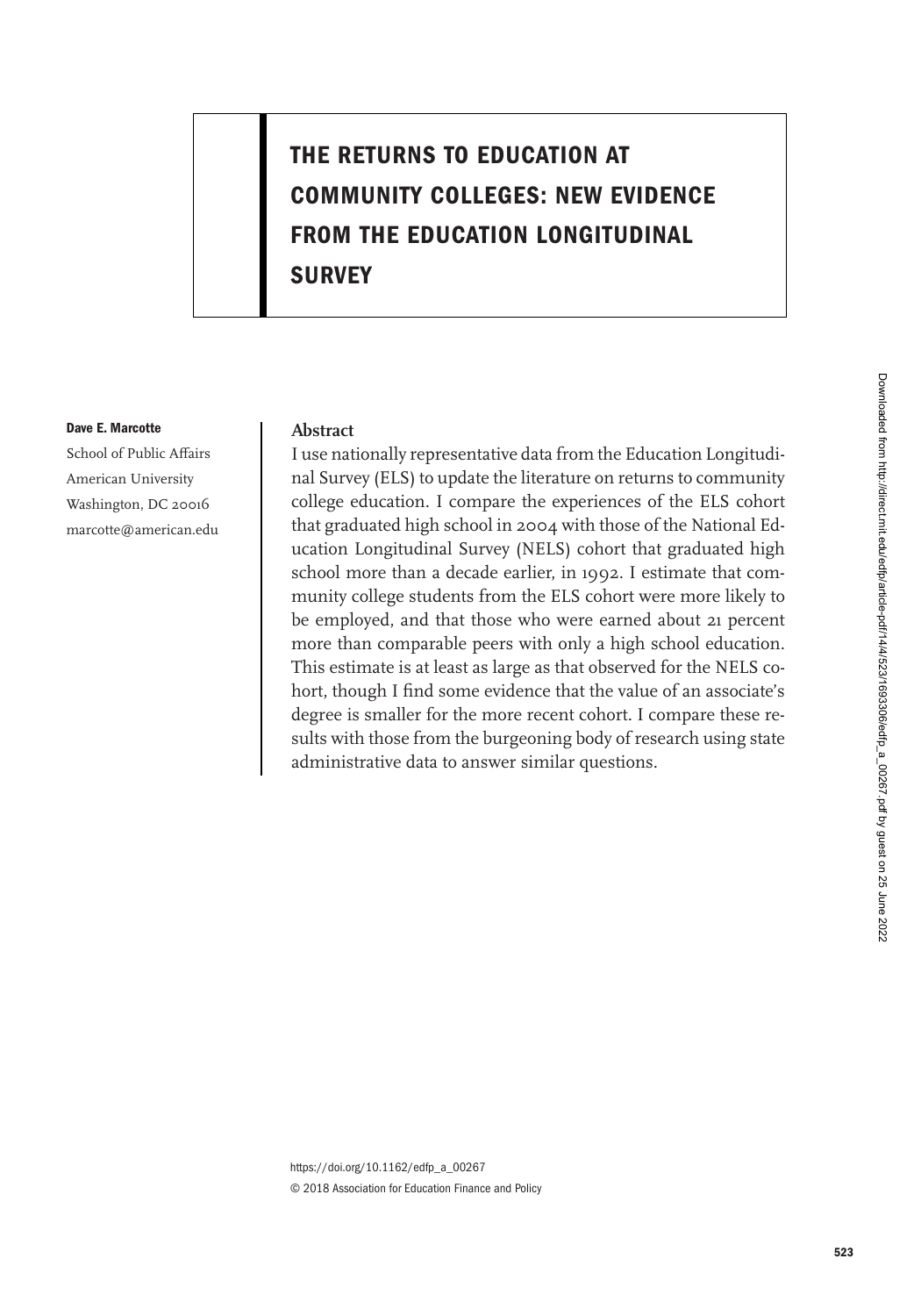### **1. INTRODUCTION**

Over the past several decades, the number and proportion of young Americans going to college have steadily increased. The proportion going to two-year (community) colleges has grown especially fast. In 1990, 20.1 percent of recent high school graduates enrolled in two-year colleges, and 40 percent enrolled in four-year colleges.<sup>1</sup> By 2015, the proportion enrolling in two-year colleges increased to 25.2 percent, and rates of enrollment at four-year colleges increased to  $44$  percent.<sup>2</sup> As enrollment has grown, so too has our understanding of the employment and earnings impacts of community college education. Beginning in the 1990s, nationally representative survey data permitted economists to measure the earnings effects of community college, improving on a literature that relied heavily on nonrepresentative, institution-based analyses. Over the past decade, research on the topic has shifted toward the use of rich state administrative data combining postsecondary enrollment and Unemployment Insurance (UI) wage records. Administrative data have many advantages, but for reasons I detail below, research findings using these data have important limitations and their findings can be difficult to generalize broadly.

In this paper, I revisit the use of nationally representative survey data to update the literature on returns to community college education. This update is useful for comparing the experiences of recent cohorts of high school graduates with those of a previous generation, and for comparing results from survey data with those from administrative records. I aim to do so to give the reader a sense of the range of estimates, but also to illustrate the empirical challenges and limitations inherent in estimating returns to postsecondary data, a problem that by its nature cannot rely on experimental designs.

To update estimates from survey data, I study the experiences of students from the Education Longitudinal Survey (ELS) cohort, collected by National Center for Education Statistics. Students in the ELS were high school seniors in 2004, and began their postsecondary and labor market careers at the doorstep of the Great Recession. The experiences of this cohort are important in their own right, because they provide insight into the experiences of American workers during and after one of the largest economic downturns in modern history.

I also compare the employment and earnings effects of community college enrollment for the ELS cohort with the cohort of students surveyed in the National Education Longitudinal Survey (NELS). The NELS cohort began their postsecondary education and their working careers in the early to mid-1990s—a very different labor market than the one young people in the ELS cohort entered. These different settings provide the opportunity to assess the merits of current policy proposals encouraging sub-baccalaureate education.

Central to the task of estimating the effects of postsecondary education is the omitted variables problem. Indeed, estimating earnings effects of education is often literally the textbook example of this common empirical problem. Studies that use survey or administrative data necessarily rely on quasi-experimental variation. Without random or

<sup>1.</sup> [Estimates from Digest of Education Statistics, 2016, Table 302.10: https://nces.ed.gov/programs/digest/d16](https://nces.ed.gov/programs/digest/d16/tables/dt16_302.10.asp?current=yes) /tables/dt16\_302.10.asp?current=yes.

<sup>2.</sup> During the end of the Great Recession, the relative increase in enrollment at two-year colleges was most pronounced, peaking at 28.2 percent in 2012, whereas rates of enrollment in four-year colleges fell.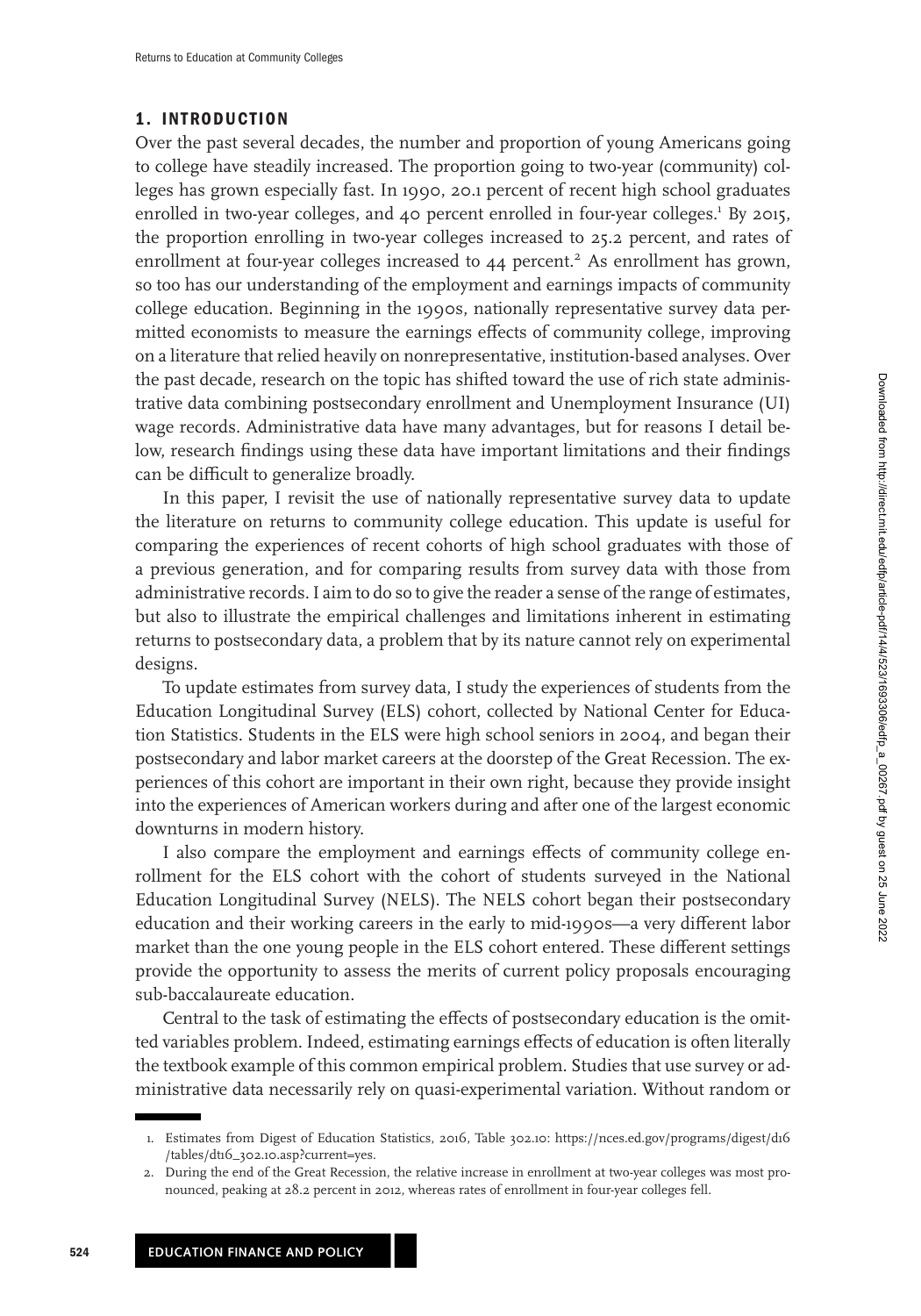as-good-as random variation in access to community college, researchers using survey and administrative data adopt different strategies to limit unmeasured heterogeneity between those with and without postsecondary education. Naturally, survey and administrative data have different strengths and weaknesses. Though these are well known, they are worth restating here: Although administrative records provide data on large samples or even the universe of relevant units, they seldom provide much information on relevant controls or include an obvious control group. And, though survey data typically provide richer sets of potential controls, sample size and power can be limited.

In this context, these characterizations are germane. Researchers using administrative data limit the potential impact of omitted variables by differencing or controlling for pre-enrollment outcomes. The survey data used in the literature are of young persons, where no meaningful pre-enrollment outcomes are observed. This advantage for administrative data comes at a cost: Results only generalize to the population of students with a work history. This leaves out traditional college students. And, using pre-enrollment earnings requires researchers to rely on a common-trends assumption that is often violated in this context. Further, because of the reliance on records from community colleges, there is no natural control group. Thus, treatment effects are estimated only at the intensive margin. Researchers utilizing survey data attempt to limit the omitted variables problem by saturating regression models. However, most survey data offer limited opportunity to employ other strategies to limit the potential impact of heterogeneity between treatment and control groups.

In this paper, I revisit the use of nationally representative survey data and, in doing so, address and attempt to assess the importance of these limitations. This is a useful update to the literature for at least two reasons. First, the ELS data provide estimates of employment and earnings outcomes of community college for young people studying and starting their careers in the 2000s and 2010s, and will serve as an important comparison to studies of previous cohorts. Understanding whether or how the economic value of community college study has changed for young Americans is vital for evaluating policy proposals that encourage sub-baccalaureate study as a foundation for improving college access and reducing costs. Second, comparing results from survey data to contemporaneous findings from studies using administrative data can help calibrate the findings from studies at the state level.

I estimate that community college students from the ELS cohort were more likely to be employed, and that those who were earned about 21 percent more than their high school–educated peers. Further, students accumulating one to two full-time equivalent (FTE) years' worth of credits earn more than 30 percent more than their high school– educated peers. This is slightly larger than the earnings difference for students from the NELS cohort, and equivalent to results from research using cohorts graduating high school in the 1970s and 1980s (Kane and Rouse [1995\)](#page-23-0). I view this as evidence that the returns to community college education are likely increasing over time, and at the least are holding steady.

As with research using other survey data in this literature, the capacity to develop convincing causal estimates is limited with the ELS. As a consequence, the main results here should not be viewed as causal estimates. Nonetheless, I show that the estimates obtained from regression adjusted and inverse probability weighting are quite similar. Further, by comparing unconditional earnings with those conditional on observables, I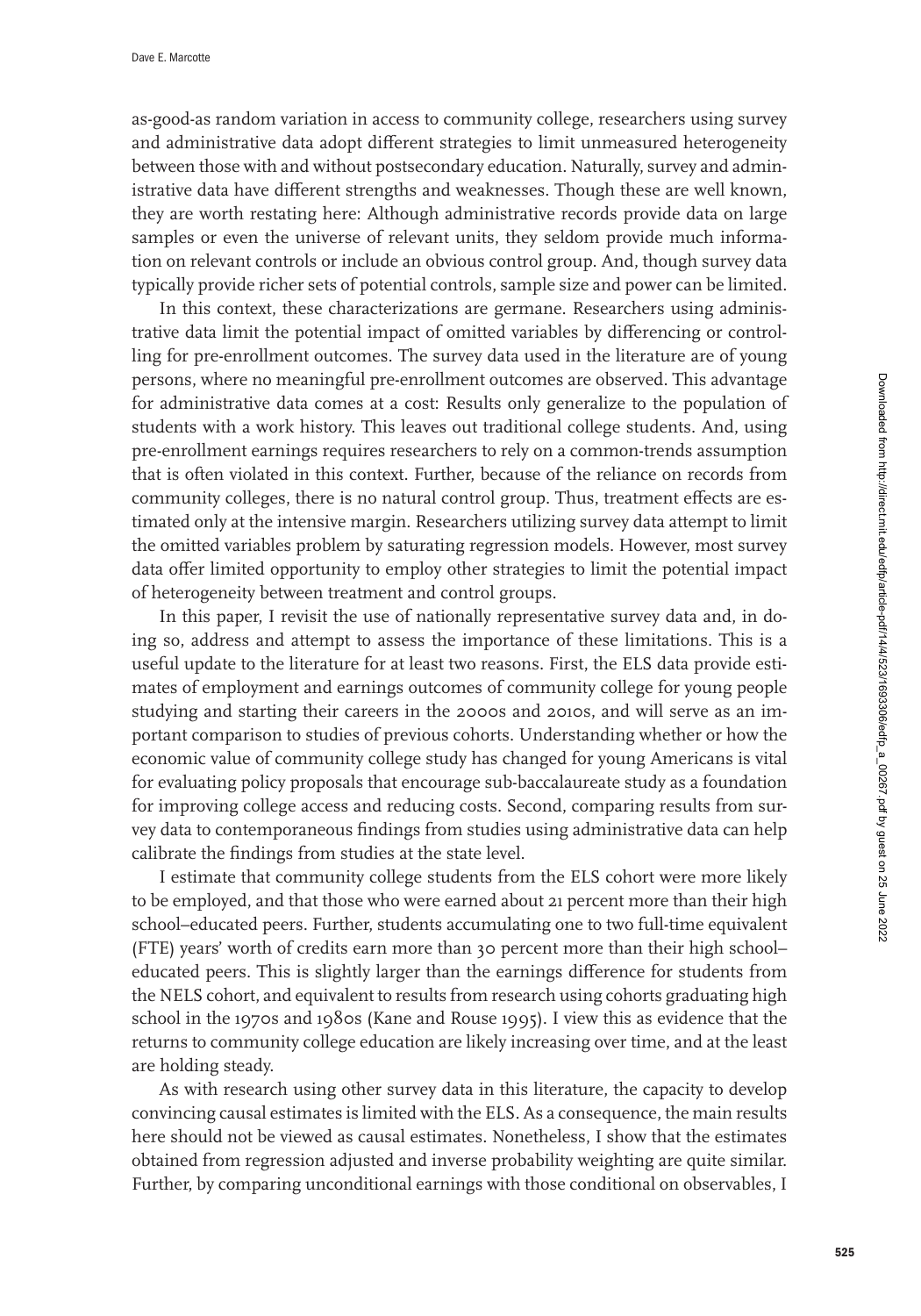find large differences between community college– and high school–educated workers under a wide variety of assumptions about the relative degree of selection on unobservables versus observables.

# **2. BACKGROUND**

Community colleges have played a key role in access to postsecondary education among both recent high school graduates, and older workers attempting to upgrade their skills.3 More than 43 percent of all students enrolled in public postsecondary education in 2014 were at two-year institutions—up from approximately 27 percent in 1970.<sup>4</sup> Community colleges have a mission that includes providing open-access education to adults, as well as lifelong learning and training for nontraditional learners. But a central mission is to provide a low-cost, open-admission opportunity for students to take college coursework, earn sub-baccalaureate degrees, and potentially transfer to four-year colleges.

Estimating the success of community colleges is made complicated by the variety of educational objectives of their students. Some students are full-time, degree-seeking, and right out of high school. Others are mid-career workers seeking specific skills with no intent of earning an associate's degree or pursuing continuing education. A further source of heterogeneity is that some degree-seeking students include those intending to earn an associate's degree as a terminal degree whereas others intend to transfer into colleges providing bachelor's degrees. A different group of degree-seeking students enroll in career technical education with the aim of earning vocational certificates and degrees that lead to employment in fields such as information technology and health or protective services.

The task of estimating earnings differences by education level has been central to the study of human capital. Because it often relied on cross-sectional survey data, like the Current Population Surveys, early work on the topic measured education using years of completed schooling reported by respondents, and estimated the earnings effects of college by defining college graduates as those reporting at least four years of education beyond twelfth grade (Levy and Murnane [1992;](#page-23-0) Murphy and Welch [1992\)](#page-24-0).

### **Evidence from Panel Data in the 1980s and 1990s**

Improvements in this measurement strategy were made possible with the advent of several panel datasets surveying young people in the years following high school. These included the National Longitudinal Survey of Youth, High School and Beyond, and NELS. Early work using panel data and detailed enrollment information found that an additional year of enrollment in postsecondary education increased earnings by about 5 to 8 percent for traditional-age college students (Kane and Rouse [1995\)](#page-23-0) and for older adults returning to school (Gill and Leigh [1997\)](#page-23-0). Kane and Rouse also estimate that women who receive an associate's degree earned about 29 percent more than their comparable peers with only a high school diploma. For men, they estimate the earnings premium for a community college degree at about 8 percent.

<sup>3.</sup> Community colleges are public two-year postsecondary institutions that award associate degrees as their highest degrees. This includes junior colleges, but not proprietary schools.

See [https://nces.ed.gov/programs/digest/d15/tables/dt15\\_303.25.asp.](https://nces.ed.gov/programs/digest/d15/tables/dt15_303.25.asp)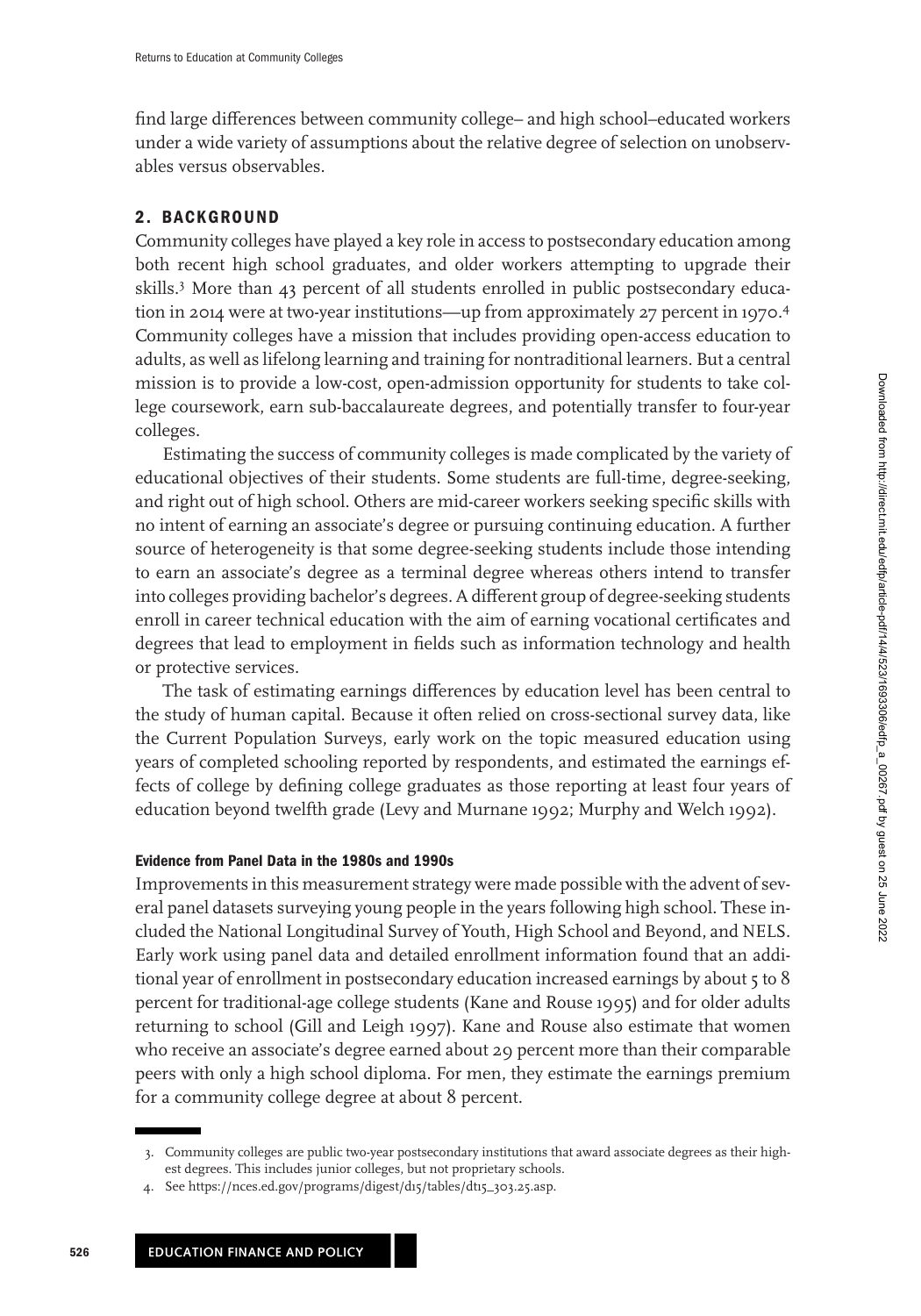Belfield and Bailey [\(2011\)](#page-23-0) review the literature of the effects of community college on earnings, highlighting a number of studies using the NLS and National Longitudinal Survey of Youth data for this purpose. Despite differences across studies (due in part to definitions, timing of outcome measures, specification differences, or sample inclusion or exclusion restrictions), these studies report earnings premia for associate's degrees over high school diplomas of 10 to 15 percent for men, and 20 to 25 percent for women

Marcotte et al. [\(2005\)](#page-24-0) and Marcotte [\(2010\)](#page-24-0) updated this early work on the earnings effects of community colleges. These studies used data from NELS. This cohort matriculated into college and started working in the 1990s, whereas previous work focused mainly on students graduating high school in the 1970s. Despite the fact that the relative earnings of college-educated workers rose over the period, the authors' estimates of earnings premia for young workers with community college educations in the 1990s were similar to those in earlier decades: They estimated that full-time enrollment in a community college increases earnings between 5 and 8 percent for each year enrolled, even if no degree was received—and that earning an associate's degree increases earnings by about 15 to 30 percent.

#### **Evidence from State Administrative Data**

The recent literature on the earnings effects of community college education has focused heavily on the use of state administrative data that provide the opportunity to link students attending community college to UI wage records. Among the earliest papers of this type is the work of Jacobson, LaLonde, and Sullivan [\(2005\)](#page-23-0), who examine the impact of community college coursework for workers dislocated from jobs in the early 1990s in Washington state. They estimate that an academic year's worth of community college education increased displaced workers' earnings by about 9 percent for men, and 13 percent for women. They also found that returns varied substantially, with those taking technical, vocational coursework earning substantially more than those taking nonvocational coursework.

A more recent and burgeoning literature using administrative records has studied the effects of community college course taking on students who are not (necessarily) displaced workers. This includes studies using data from Kentucky (Jepsen, Troske, and Coomes [2014\)](#page-23-0), North Carolina (Liu, Belfield, and Trimble [2015;](#page-24-0) Xu and Trimble [2016\)](#page-24-0), Virginia (Xu and Trimble [2016\)](#page-24-0), Arkansas (Belfield [2015\)](#page-23-0), and Washington (Dadgar and Trimble [2015\)](#page-23-0). The relative earnings differences estimated in these studies vary a good bit. For example, using data from Kentucky, Jepsen, Troske, and Coomes [\(2014\)](#page-23-0) report substantial earnings returns for students completing associate's degrees from 2002 to 2004, with an increase in earnings for degree holding women of more than 50 percent, and smaller increases (less than 10 percent) for men. Xu and Trimble [\(2016\)](#page-24-0) use data from North Carolina and Virginia and find significant but smaller earnings effects for students receiving certificates at community colleges. They report adjusted earnings differences of associate's degree recipients to be about 30 percent higher for women and 18 percent higher for men. In other states, researchers using administrative data report substantively smaller relative earnings gains for associate's degree holders (Belfield [2015;](#page-23-0) Dadgar and Trimble [2015\)](#page-23-0).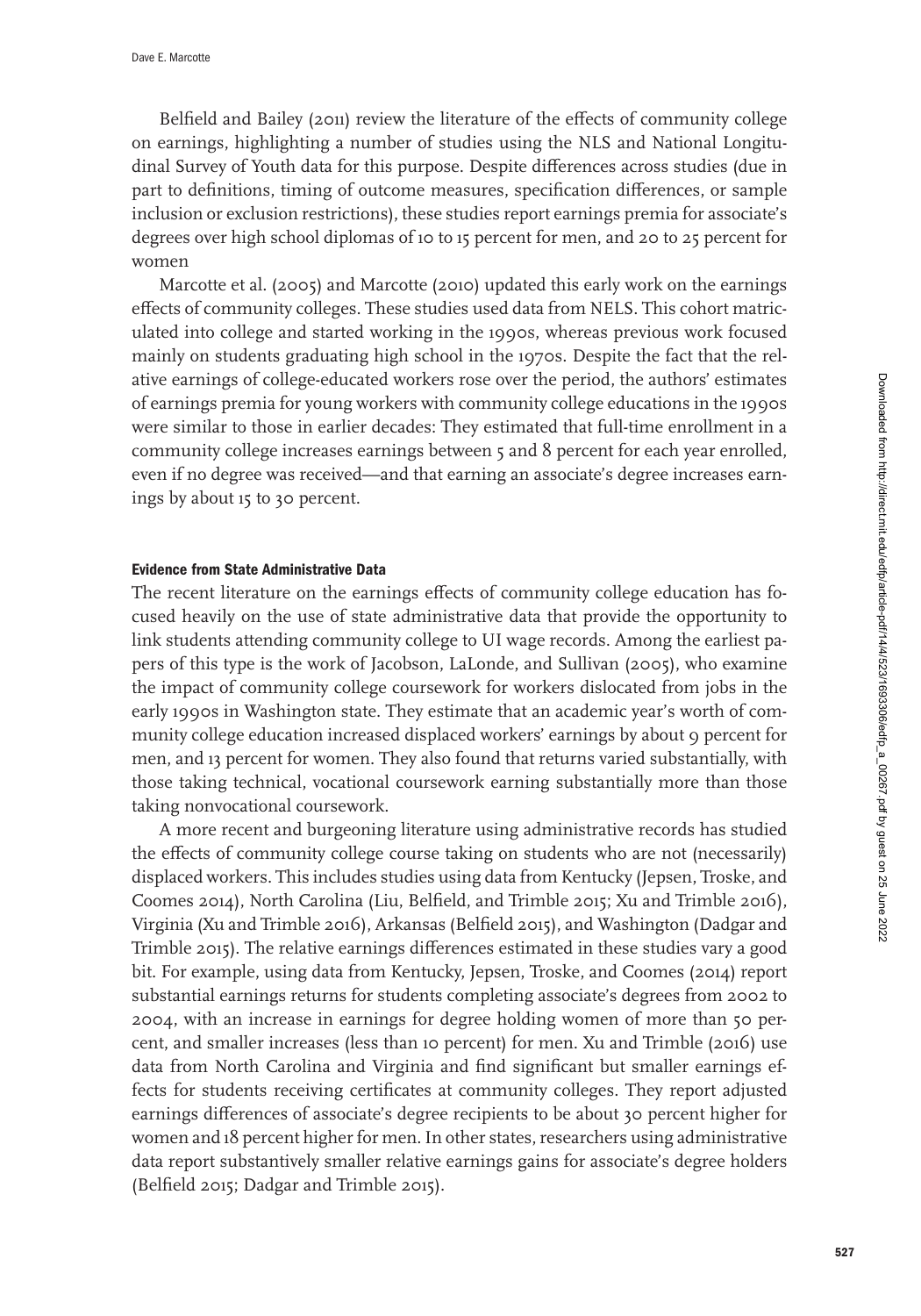## **3. EMPIRICAL METHODS**

Although research using state administrative data has many advantages for estimating employment and earnings effects of many aspects of education at community colleges,<sup>5</sup> the task of estimating causal effects of community college education on employment and earnings remains empirically challenging. The principal challenge is the evaluation problem inherent in establishing the counterfactual in a setting where access to treatment cannot be feasibly assigned at random. A second (and related) problem is identifying the treatment of interest when some students enroll with no intent to earn a diploma. Rather, they might be taking a class or two to learn a skill they perceive important in the labor market. One approach to dealing with the latter problem is to estimate the effects of any enrollment, separate from credits earned or diplomas received.

However, this does not resolve the central problem: The choices of whether to enroll in community college and what to study once enrolled are surely affected by factors that cannot be controlled by the researcher but nonetheless shape anticipated outcomes. Researchers using survey data have attempted to deal with this problem primarily by using the relatively rich sets of control variables those data afford. These include measures of student and family socioeconomic and demographic attributes, as well as measures of academic preparation and ability measured prior to postsecondary enrollment. Such approaches provide causal estimates insofar as selection is on observables.

Researchers using administrative data have access to much more limited sets of observable attributes for students and their families. But, because they have access to quarterly wage records from state UI systems, these researchers typically can use pre-post earnings differences to approximate causal effects. However, relying on within-student earnings differences requires knowledge or assumptions about pre-enrollment earnings trends for treatment and control groups. The well-known (Ashenfelter's) earnings dip prior to enrollment for adults in job training or vocational programs is relevant here, because all administrative data studies focus on adults with a work history prior to community college enrollment. Jacobson, LaLonde, and Sullivan [\(2005\)](#page-23-0) illustrate several empirical specification issues important for estimating earnings effects of community college courses for these students, including the need to measure earnings after a sufficient job-search period following enrollment.

Although the use of within-student variation in studies using administrative records potentially strengthens internal validity for estimates of employment and earnings effects, this comes at the cost of limiting external validity. These studies rely on data on community college students who have previous work experience in UI-covered jobs. Hence, these results cannot generalize to students with no work history or who are employed in part-time or contract work—as is the case for most teenagers or those right out of high school. Further, studies using administrative data typically do not have a control group of comparable adults with no postsecondary education. Rather, they focus on variation in credits or degrees *among* persons enrolling in community colleges. So, the treatment-control comparison is between those with degrees or many credits

<sup>5.</sup> For example, a subset of the literature using administrative data examines the labor market effects of career technical education at community colleges (e.g., Stevens, Kurlaender, and Grosz [2015\)](#page-24-0). This is related substantially to the questions taken up by Jacobson, LaLonde, and Sullivan [\(2005\)](#page-23-0).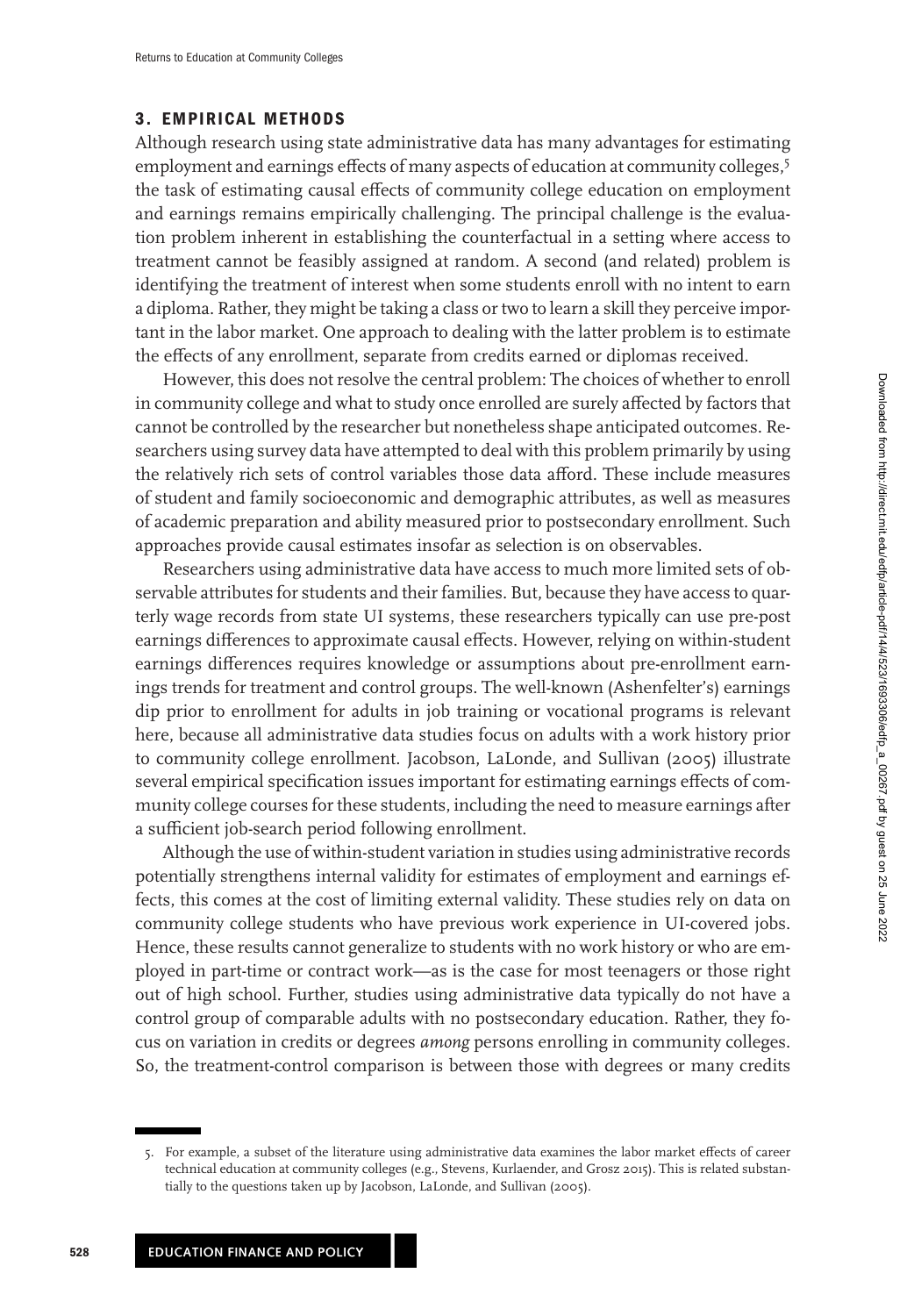and those dropping out. For most policy debates, the counterfactual of greatest interest is not enrolling in postsecondary education at all.

Finally, studies that rely on state administrative data can only infer employment effects: If a wage record is found in a state for a person observed attending community college, then the person is assumed to be employed, and if no wage record is found, they are assumed to be unemployed. This is often a safe assumption, but certainly not always. Prior research suggests interstate mobility increases with education (Wozniak [2010;](#page-24-0) Malamud and Wozniak [2012\)](#page-24-0). If those with the most postsecondary education are more likely to be lost to interstate migration, this may result in an underestimate of the impact of community college on employment and earnings.<sup>6</sup>

Although these external validity problems are less relevant for nationally representative panel survey data, the lack of information on earnings over time is often a limitation in those data. In the section below, I describe the survey data used in this paper, and describe the estimation problems and models used here.

### **Survey Data**

The ELS is a high school clustered random sample of students in the tenth grade in 2002. Student respondents were interviewed (along with school administrators, teachers, and parents) in the initial year, and in 2004, 2006, and 2012. The overwhelming majority of high school graduates in the ELS cohort received their diplomas in 2004.<sup>7</sup> I restrict my analysis to the students who graduated high school on time (in 2004) and either enrolled in community or four-year college by the time of the 2006 interview (i.e., within about two years of graduation), or did not enroll in postsecondary education at  $all.^8$ 

I exclude those who delay enrollment in postsecondary education because there is less information about postsecondary education for those enrolling after 2006. After 2006, the next (and last) follow-up is 2012. So, unlike those who start postsecondary study by 2006, for those who start after 2006 information data on postsecondary study would come from the same follow-up survey year (2012) as the outcome data, and there would be insufficient opportunity to observe postsecondary outcomes for this group.<sup>9</sup> Further, this would require a much longer recall period than for those enrolling between the 2004 follow-up during the high school graduation year and the 2006 follow-up two years later. Therefore, the comparison of interest is between those who enroll in community college within two years of completing high school, and those with only a high school degree.<sup>10</sup> For those who enrolled in college, I distinguish between those

<sup>6.</sup> This is an issue likely to be pertinent in many of the states relevant to this literature. For example, in Kentucky, the Louisville metro area straddles the Indiana border, and the Cincinnati (Ohio) metro area is among the largest in Kentucky. Virginia's most populous region is Northern Virginia, a part of a metro area with Washington DC, Maryland, and West Virginia. Charlotte, the largest metro area in North Carolina, straddles the border with South Carolina.

<sup>7.</sup> A total of 96.2 percent of the ELS respondents with a high school diploma graduated high school by 2004.

<sup>8.</sup> I exclude those who enroll in for-profit colleges.

<sup>9.</sup> Approximately 14 percent of the ELS sample who enrolled in community college as their initial postsecondary education did so after 2006. The study here is limited to the 86 percent who enrolled within two years of high school graduation.

<sup>10.</sup> This feature of the ELS hampers comparison with findings from research using administrative data, which focuses on students enrolling in school after some period in the labor force. I discuss this external validity constraint in the conclusions.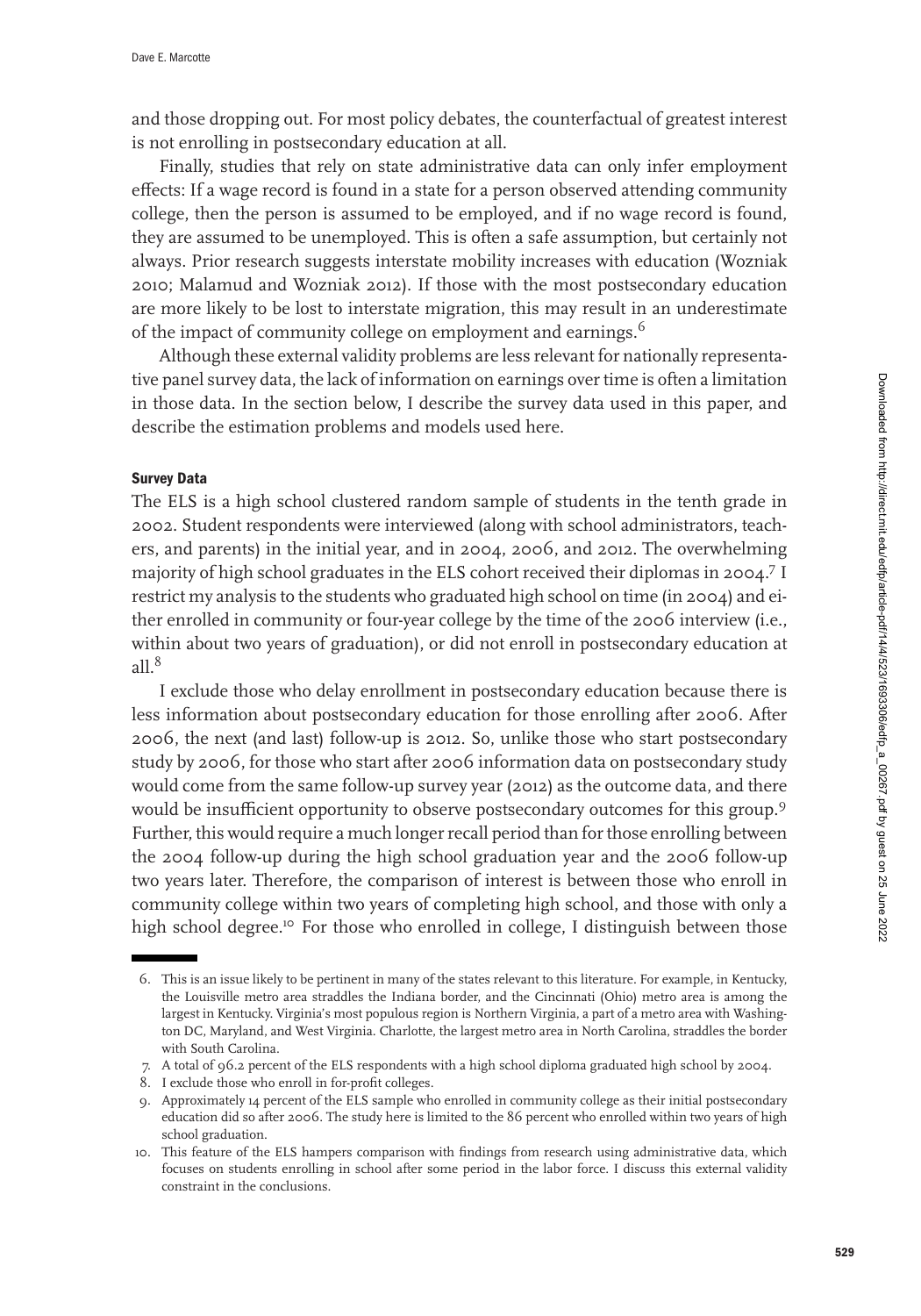enrolling only in community college, or who enrolled first in a community and later a four-year college.

The ELS collects detailed information about students and schools, and provides information on family and community life. This includes information about students' prior achievement, college plans, and college enrollment decisions. As I describe below, I attempt to limit differences between students who enroll in community college and those who do not by controlling for student attributes, and the educational level and income of their parents. I also control for standardized math and reading scores on tests administered to all students while still in high school. Naturally, students with higher academic ability are more likely to enroll in postsecondary study, so controlling for precollege achievement levels helps isolate the impact of community college on employment and earnings.

I measure employment and earnings outcomes from the 2012 follow-up survey. These are self-reported measures of any employment for pay, and total annual labor earnings in the 2011 calendar year (NCES [2014\)](#page-24-0). The students in this cohort were entering the labor market and/or finishing college at the start of the Great Recession. Indeed, the labor market prospects of young workers during this period were among the worst in a generation. At the time of the ELS follow-up, the unemployment rate for teens exceeded 25 percent, and was above 15 percent for those in their 20s.<sup>11</sup>

To limit academic and skills differences between community college students and their high school–educated peers that may affect subsequent labor market outcomes, I control for standardized scores from math and reading tests administered to the ELS sample while in the tenth grade. The math tests included questions on algebra, geometry, probability and summary statistics, and select advanced topics (NCES [2014\)](#page-24-0). The reading assessment tested comprehension and other fundamental reading and English language skills. The ELS tests weighted problem solving and applications more heavily than did its predecessor, the NELS (NCES [2014\)](#page-24-0). The scores are based on Item Response Theory, which uses the pattern of responses (correct vs. incorrect) to estimate the probability of correct answers for unanswered questions (weighted by question difficulty). The test scores used here are norm-referenced to the population of eligible tenth graders.

In table [1,](#page-8-0) I present descriptive statistics for the ELS sample of 3,025 who earned a high school diploma and ended their education there, or who enrolled in a community college within two years of high school graduation.<sup>12</sup> Just under two thirds of the sample (65.9 percent) enrolled in community college. The sample is unremarkable on basic demographic characteristics, such as gender and race/ethnicity composition. The mean values of the math and reading assessments are about 48, with standard deviations of about 9. About 56 percent of sample members' parent attended at least some college, with 17 percent earning a bachelor's degree.

In addition to estimating the earnings premium associated with sub-baccalaureate education for Millennials, another goal for this paper is to understand whether this premium has changed over time. To assess this, I construct an identical sample from

<sup>11.</sup> U.S. Bureau of Labor Statistics [\(http://data.bls.gov\)](http://data.bls.gov).

<sup>12.</sup> The exclusion restrictions dropped 1,056 records of those who did not earn a high school diploma, and 5,890 who enrolled in four-year colleges after high school.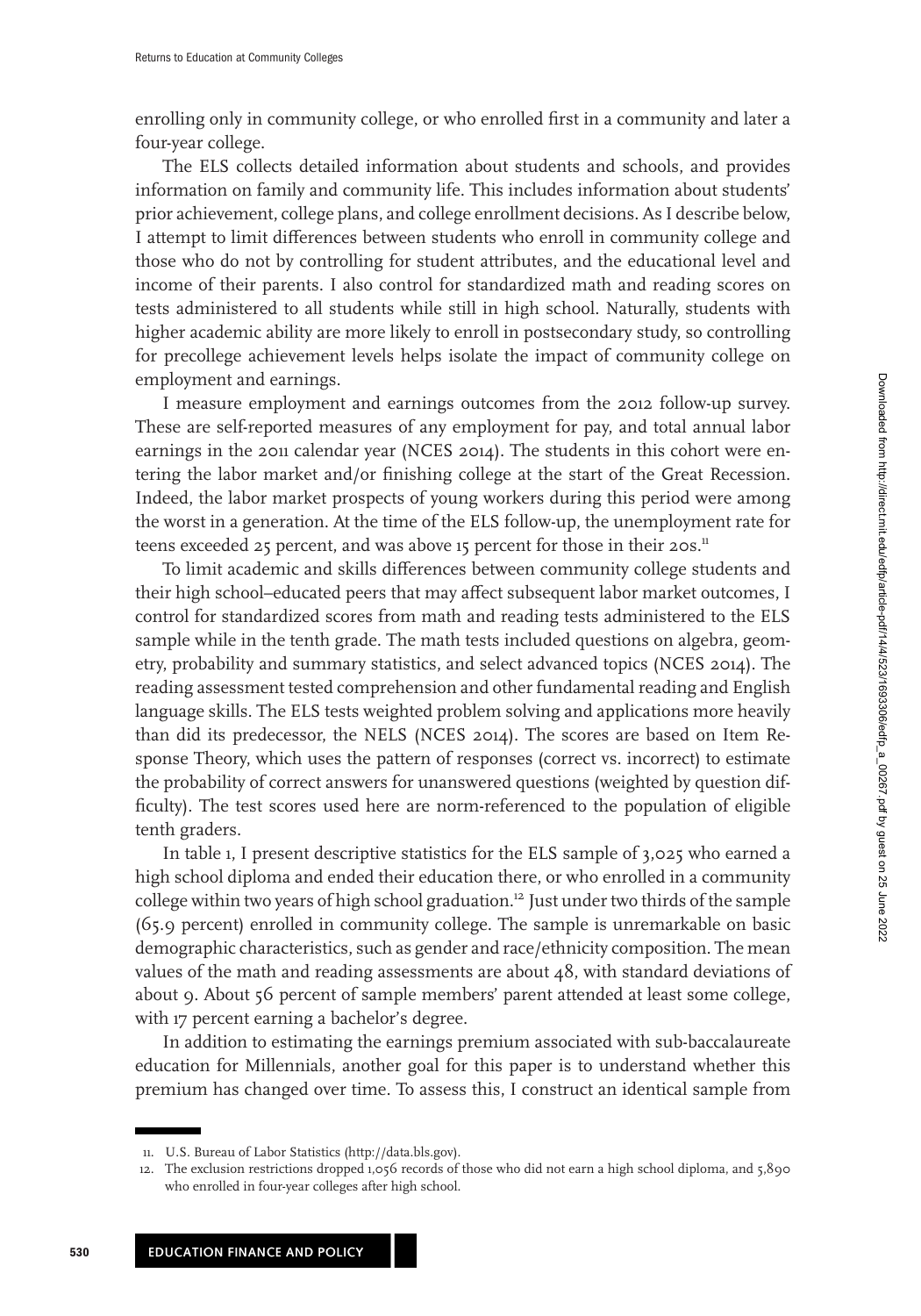| Variable                       | Mean  | Standard Dev. |
|--------------------------------|-------|---------------|
| Enrolled in community college  | 0.659 | 0.474         |
| Female                         | 0.505 | 0.500         |
| White, non-Hispanic            | 0.631 | 0.483         |
| Black, non-Hispanic            | 0.121 | 0.326         |
| Hispanic                       | 0.165 | 0.371         |
| Asian                          | 0.031 | 0.173         |
| Math score (10th grade)        | 47.89 | 8.553         |
| Reading score (10th grade)     | 47.97 | 8.928         |
| Native English speaker (0/1)   | 0.84  | 0.367         |
| Parent highest education level |       |               |
| Some college                   | 0.393 | 0.489         |
| College graduate               | 0.170 | 0.376         |
| $N = 3,025$                    |       |               |

<span id="page-8-0"></span>Table 1. Descriptive Statistics of the Education Longitudinal Survey Sample

NELS graduates from the high school class of 1992. I define control and independent variables to be directly comparable to the ELS. So, for the NELS cohort I include students matriculating at a community college between 1992 and 1994 as their first postsecondary enrollment. Employment outcomes were measured during the 2000 NELS follow-up survey. In both cases, employment outcomes were measured eight years after high school graduation, and at least six years after the onset of any postsecondary education. Because the main and new analyses here are based on the ELS cohort, I direct the interested reader to Marcotte [\(2010\)](#page-24-0) for a detailed discussion of the NELS.

### **Empirical Methods**

Regardless of whether data come from administrative records or surveys, the absence of as-good-as random assignment to college attendance means the potential for an omitted variables problem is an inherent complication for researchers in this area. To address this problem, using the ELS survey data, I start with models of the following type:

$$
y_i = \alpha + \beta CC_i + \gamma X_i + \delta S_i + \epsilon_i,
$$
\n<sup>(1)</sup>

where  $y_i$  is either a  $\phi/1$  indicator of whether individual *i* is employed or a measure of the log of individual *i'*s annual earnings. The treatment variable(s) of interest in the initial models is *CCi*, which measures whether individual *i* ever enrolled for credit in a community college. To limit heterogeneity between those who enroll in community college and those who receive no education beyond high school, in all models I include measures of family and demographic attributes (*Xi*) and previous schooling aptitude (*Si*), as described above.  $\epsilon_i$  is a random disturbance term assumed to be normally distributed.

In this model, the coefficient  $\beta$  measures the average effect of enrollment in community college, conditional on observed family and student attributes. Specifically, it is a weighted average of the relative differences in the likelihood of employment for those with more/fewer earned credits and with/without degrees. In separate models, I distinguish between students who complete different levels of credits or who earn degrees.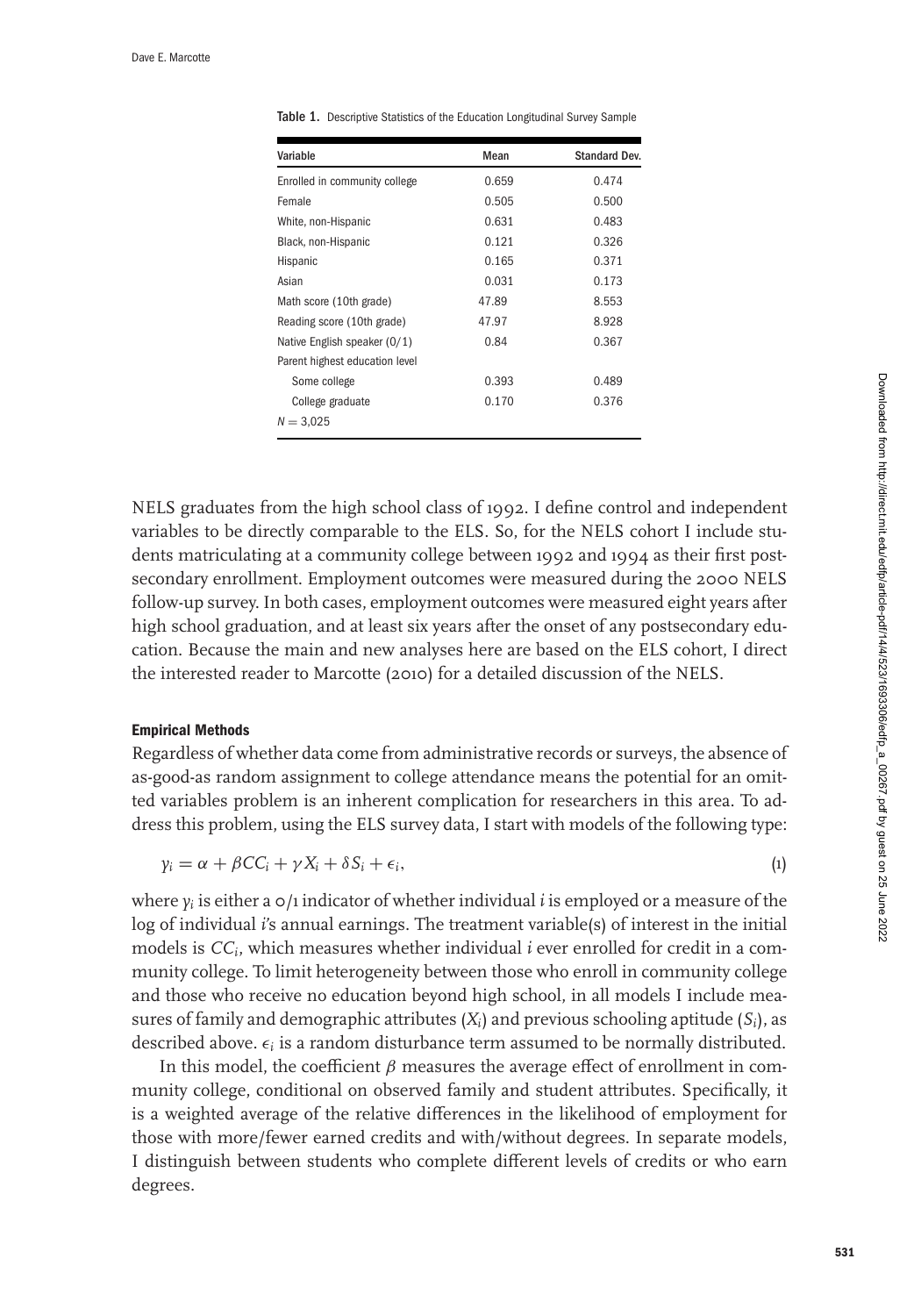To attempt to further limit the potential impact of unobserved differences between community college students and high school graduates, I first make use of the cluster design of the ELS and models of the following type:

$$
\gamma_{is} = \alpha + \beta CC_i + \gamma X_i + \delta S_i + \mu_s + \epsilon_{is},\tag{2}
$$

where  $\mu_s$  is a fixed effect for high school *s*. The employment and earnings outcomes and the residual  $\epsilon_{is}$  now each have idiosyncratic and high school specific components. Including a high school fixed effect, outcome differences are estimated by comparing students who enrolled in community college with peers *from their same high school* who did not, conditional on observed student and family attributes. Note that model 2 can be estimated for individuals who graduated from ELS high schools where at least one sample member enrolled in community college and at least one sample member obtained no education beyond the high school diploma. In total, the ELS survey collected data on students in 750 high schools. Six hundred twenty-eight high schools contribute to the estimation of the fixed effect models of employment and 615 contribute to the earnings models.<sup>13</sup>

The high school fixed effects models limit threats to validity due to the possibility that high schools vary in their academic culture and quality, or are in different labor markets, both of which can affect the likelihood of postsecondary study as well as employment prospects. Of course, models that include high school fixed effects assume that within-school factors that affect postsecondary enrollment decisions are captured by observable variables. This is a weaker assumption than the previous models that also assume observables adequately control for local economic and social factors that shape postsecondary enrollment decisions and employment prospects.

In addition to utilizing high school fixed effects to limit threats to validity, I estimate outcome differences between community college–educated (treatment) and high school–educated (control) members of the ELS sample using nonparametric matching estimates. Matching estimators can be an improvement over regression analysis because they reduce model dependence (King et al. [2011\)](#page-23-0). I estimate employment/ earnings differences by estimating treatment propensity as a function of observable individual and family attributes, as well as high school attended. I then use the propensity scores as inverse probability weights (IPWs), where the weight for individual *i* is:

$$
w_i = \frac{T_i}{\hat{p}_i} + \frac{1 - T_i}{1 - \hat{p}_i},\tag{3}
$$

where  $\hat{p}_i$  is the propensity that individual *i* received treatment.<sup>14</sup> This strategy weights both the treatment and control groups up to the full sample, just as probability sampling weights are used to generate population estimates for disproportionately sampled subgroups in surveys (Stuart [2010\)](#page-24-0). As with all matching estimators, IPW requires trimming samples to enforce common support. I estimate propensity scores with replacement, and drop all observations not in the area of common support. Though IPW rests on the same assumptions about unconfoundedness as the fixed effects regression models above, it requires no assumptions about functional form on treatment effects. The

<sup>13.</sup> See [https://nces.ed.gov/surveys/els2002/surveydesign.asp.](https://nces.ed.gov/surveys/els2002/surveydesign.asp)

<sup>14.</sup> For discussion of propensity score matching, see Imbens [\(2004\)](#page-23-0) and Stuart [\(2010\)](#page-24-0).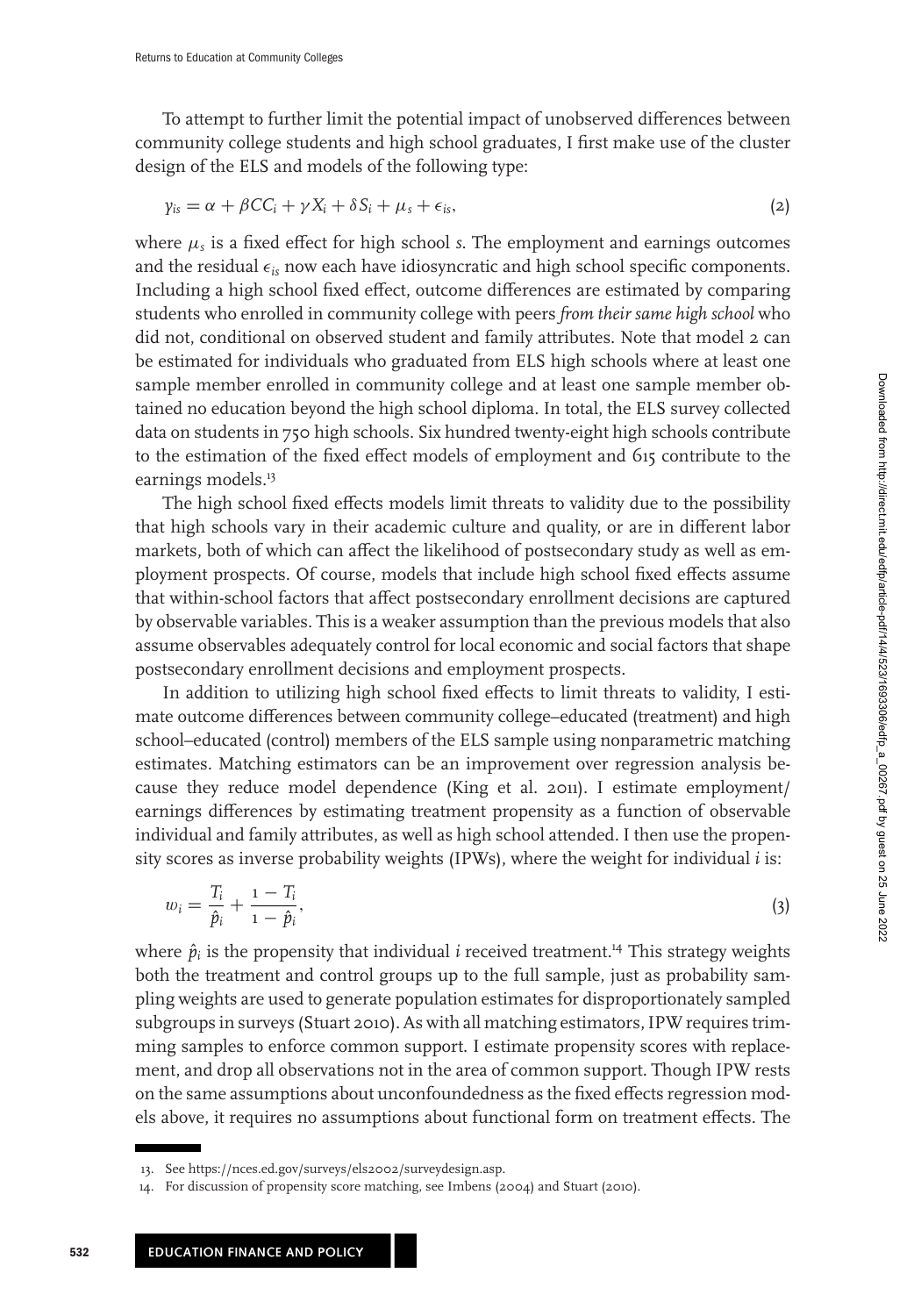

Figure 1. Distribution of Completed Postsecondary Credits of Community College Matriculants

IPW estimates will provide a point of comparison to the regression-based estimates of average treatment effects of community college education.

I also estimate models of the relationship between degree and credit completion at community colleges and employment and earnings. To assess the relationship between degrees and employment outcomes, I include mutually exclusive dummy variables of the highest academic degree earned by students matriculating at a community college. These are either an associate's (AA) degree, or a bachelor's (BA) degree earned after transferring to a four-year college (even if an AA degree was earned). Of the ELS sample who started college at a community college, 13.9 percent earned an AA as their highest degree and 23.1 percent earned a BA. These are generally comparable to estimates from the National Student Clearinghouse data that about 39 percent of first-time college students enrolling in community college in Fall 2010 earned either an AA or BA after six years (Shapiro et al. [2016\)](#page-24-0).

To study the impact of credit hours, I differentiate between community college students earning various multiples of 15 credit hours (a full load for one semester). Approximately 20 percent of those starting at a community college had earned less than 15 credit hours after eight years (figure 1). The distribution of completed credits is bimodal, as the proportion earning less than two, three, and four full semesters' worth of credits is smaller than the proportion earning less than 15 credit hours—while the largest group earns at least 60 credits (or two full years). Typically, 60 credits are required for an AA. Students transferring to a four-year college seeking a BA are often required to complete 120 credits.

It is important to point out that the completion of various milestones or credits may be associated with underlying differences in student ability or intent. Or, they may pick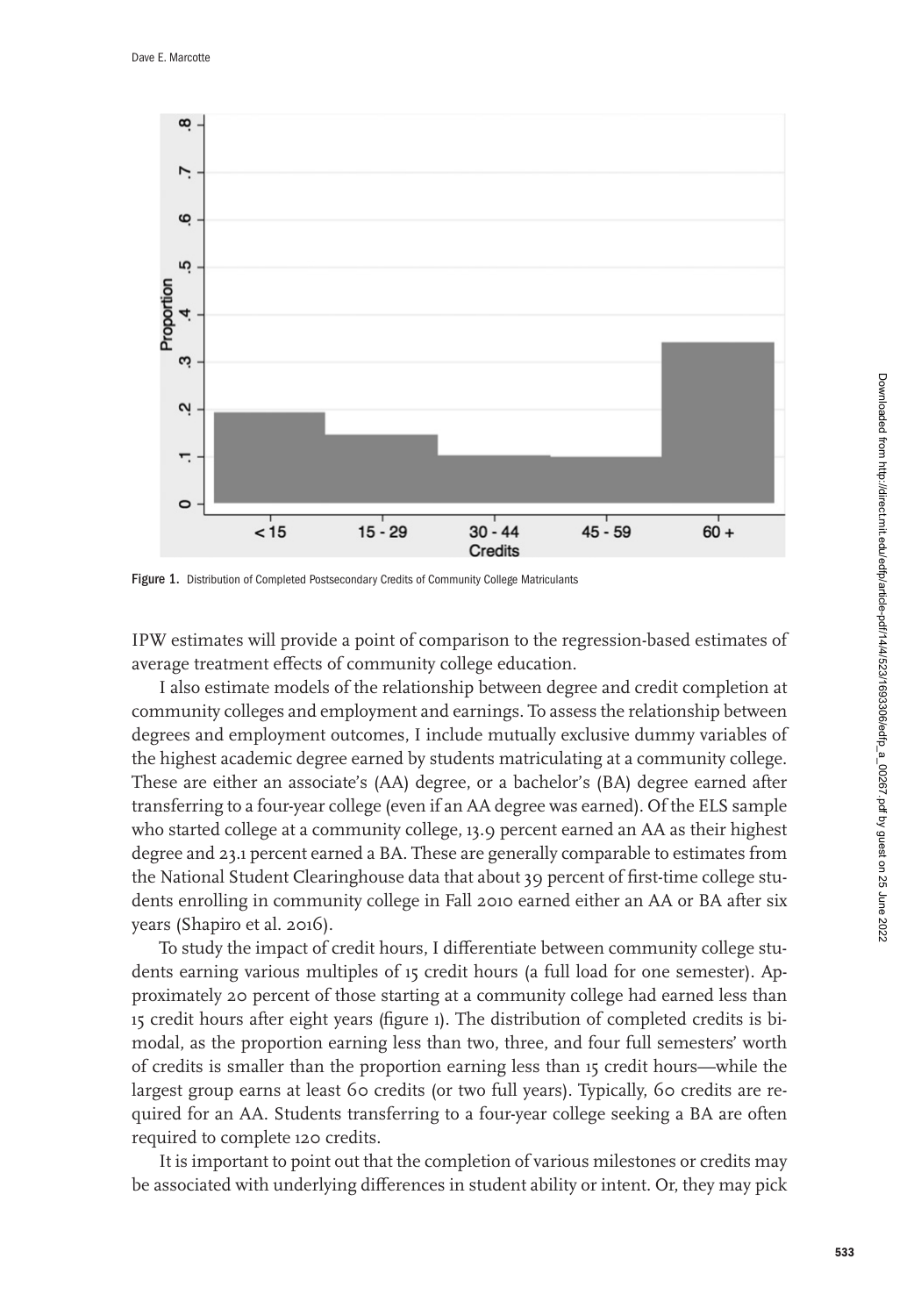up essential heterogeneity in the impact of community college on student employment outcomes, since students learn about the value (and costs) of continued enrollment during their studies, and this may shape both decisions about persistence as well as subsequent outcomes.

To estimate the relationship between community college education, and employment and earnings, I estimate a series of models in which the dependent variables are either indicators of being employed, or the log of annual labor earnings (conditional on employment) at the time of the 2012 follow-up, when the modal age of respondents was 26 years. I first control only for student demographic characteristics and parents' income and education. I then add in scores on math and reading achievement tests administered when respondents were in tenth grade, to control for differences in ability that might be correlated both with the likelihood of postsecondary study and labor market outcomes. I control for potential labor market experience, measured as a quadratic in months since last enrollment in school.

To assess whether the earnings and employment outcomes for community college– educated workers have changed, I develop a comparison sample from the NELS, and define outcome, treatment, and control measures identically, and estimate the same models, described above.15 In the case of the NELS, outcomes were measured in 2000.

# **4. RESULTS**

As a first step in understanding earnings and employment differences between community college–educated workers and their high school–educated peers, in figure [2](#page-12-0) I present characteristics of ELS sample members who attended community college compared with those whose education ended with a high school diploma. Each panel presents differences between community college– and high school–educated ELS sample members. Panel (a) shows differences between the two groups while still in high school (in 2002). Those who would go on to community college were twice as likely to be from high-income families (with annual incomes above \$75,000) than those who would get no education beyond high school. They were also more likely to have parents who graduated from college and scored higher on standardized tests.<sup>16</sup> All differences are statistically significant at the 5 percent level.

In panel (b), I present employment differences between the two groups in 2012, when they were typically 26 years old. Respondents with postsecondary education had better employment and earnings outcomes than their high school–educated peers. Among those with postsecondary education, 82 percent were employed at age 26 years, compared with 76 percent of high school graduates. Further, the average earnings of those with at least some college was \$24,200, compared with \$20,700 for their high school–educated peers.

To further assess the employment outcomes of community college students compared with their high school counterparts, table [2](#page-13-0) presents results of the estimation of models 1 and 2 and the IPW matching estimator. In each case, the coefficient of interest provides an estimate of differences in the expected value of employment outcomes

<sup>15.</sup> The NELS provides an ideal comparison to the ELS for several reasons. These include readily comparable measures of family background, student ability, and employment outcomes.

<sup>16.</sup> Figure [2](#page-12-0) presents math score differences. Reading score differences are nearly identical. In both cases, the differences are about 0.3 standard deviation.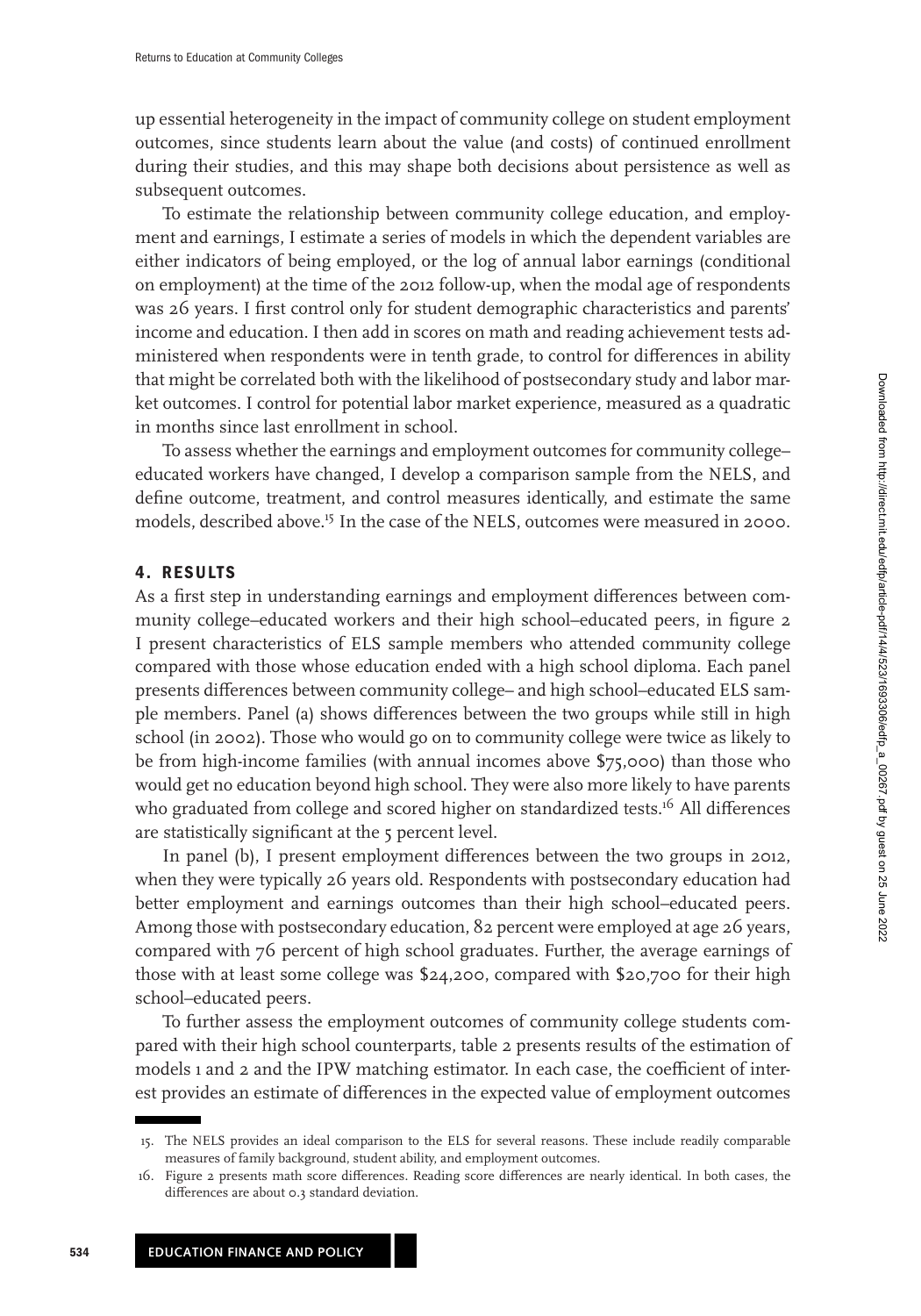<span id="page-12-0"></span>

Note: All differences by education level are significant at the 5% level.

Figure 2. Comparison of High School- and Community College-Educated Education Longitudinal Survey Sample: In (a) 2002 (Tenth Grade) and (b) 2012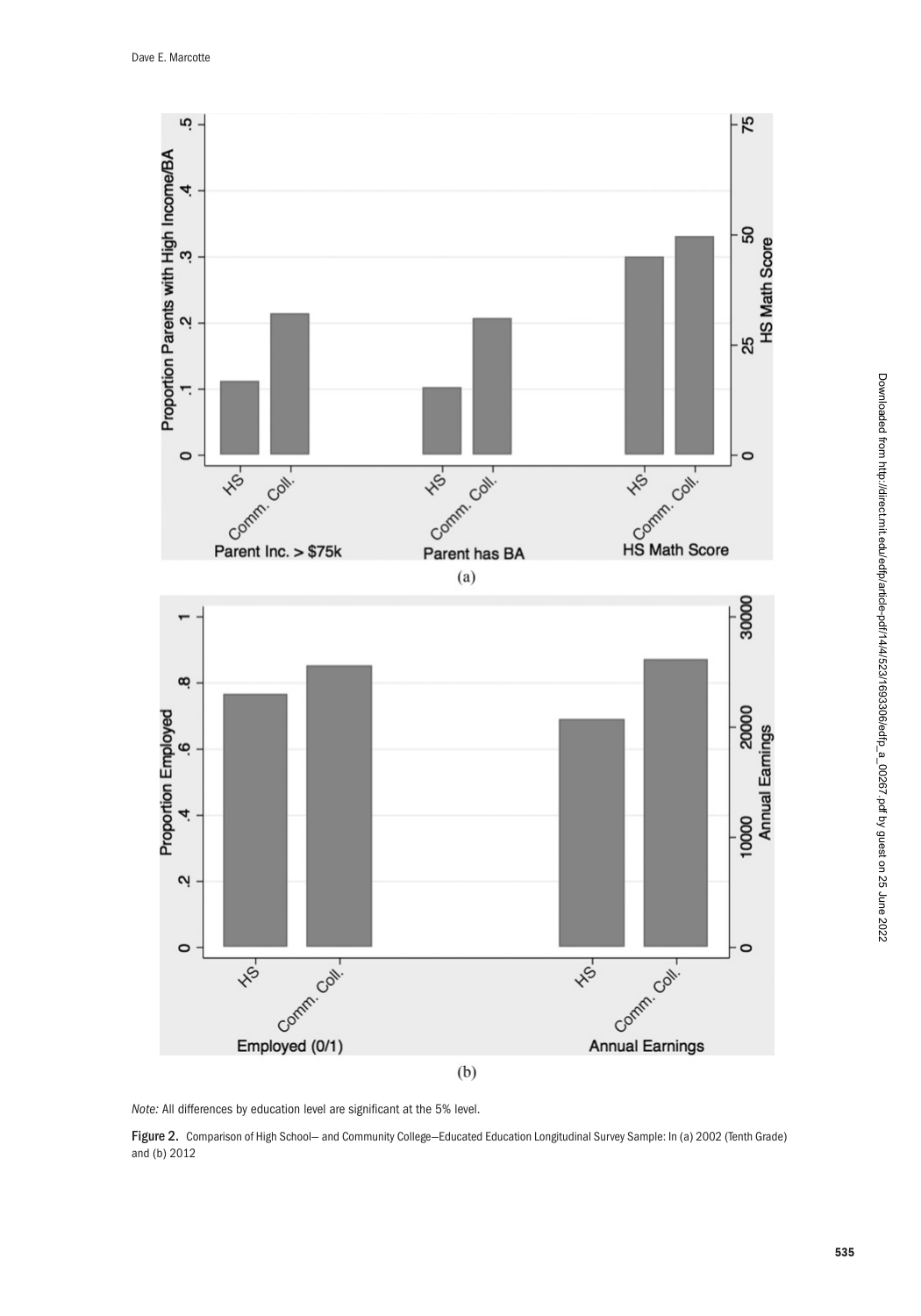|                                 |                  | Employment       |                  |                       | In(Earnings)        |                       |  |
|---------------------------------|------------------|------------------|------------------|-----------------------|---------------------|-----------------------|--|
| Independent variable            | (1)              | (2)              | (3)              | (4)                   | (5)                 | (6)                   |  |
| Enrolled in community college   | 0.052<br>(0.032) | 0.026<br>(0.036) | 0.094<br>(0.054) | $0.284***$<br>(0.091) | $0.199*$<br>(0.097) | $0.197***$<br>(0.067) |  |
| High school fixed effects       | No               | Yes              | Yes              | No                    | Yes                 | Yes                   |  |
| Estimator                       | <b>OLS</b>       | <b>OLS</b>       | <b>IPW</b>       | <b>OLS</b>            | <b>OLS</b>          | <b>IPW</b>            |  |
| N                               | 3.025            | 3.025            | 2.272            | 2.669                 | 2.669               | 1,903                 |  |
| Number of high schools<br>$R^2$ | 0.065            | 628<br>0.301     | 225              | 0.069                 | 615<br>0.278        | 243                   |  |

<span id="page-13-0"></span>Table 2. Community College Enrollment and Subsequent Employment and Earnings: Education Longitudinal Survey, High School Class of 2004

Notes: All models control for respondent race, gender, potential labor market experience (quadratic), parental education, family income when in 10th grade, and performance on standardized reading and math assessments in high school. See text for details. Standard errors in parentheses.  $OLS =$  ordinary least squares; IPW  $=$ inverse probability weight.

 $p < 0.05$ ;  $p < 0.01$ .

between those with any enrollment in community college and those with no education beyond high school, conditional on observed individual and family characteristics. The results in model 2 and the IPW estimator also condition/match on high school attended.

The left side of the table presents models where the dependent variable is employment at the time of the last follow-up survey. The first two columns are parametric estimates from linear probability models.<sup>17</sup> The third column shows the IPW matching estimate. Regardless of the model or estimate, I find no significant difference in employment likelihood between community college– and high school–educated workers.

The right side of table 2 presents results from the models where the dependent variable is earnings conditional on employment. In column 4, I present the results from model 1. The results suggest that on average, by their late 20s, Millennial workers who enrolled in community college earned approximately 32.8 percent more annually than their high school–educated peers  $(p < o.o$ 1), conditioning on observed demographic, family, and academic background.<sup>18</sup> In column 5, I present results from model 2, which includes high school fixed effects. The conditional earnings difference between community college– and high school–educated young workers falls to 22 percent. Notably, the earnings difference between observationally identical high school– and community college–educated workers falls by about a third when we compare students who attend the same high school. This suggests that some of the differences observed in column 4 are due to differences in earnings that would have been expected anyway, because college students on average attended better high schools or lived in areas with better labor markets.

Because of the importance of high school fixed effects, the IPW estimator matches on observable characteristics for between workers with and without postsecondary education who attend the same high school. Of course, this is the same variation that

<sup>17.</sup> Marginal effects at the means from logistic regression estimates are substantively similar to the linear probability model coefficients.

<sup>18.</sup> I exponentiate coefficients from log-linear models for more precise estimated percent changes.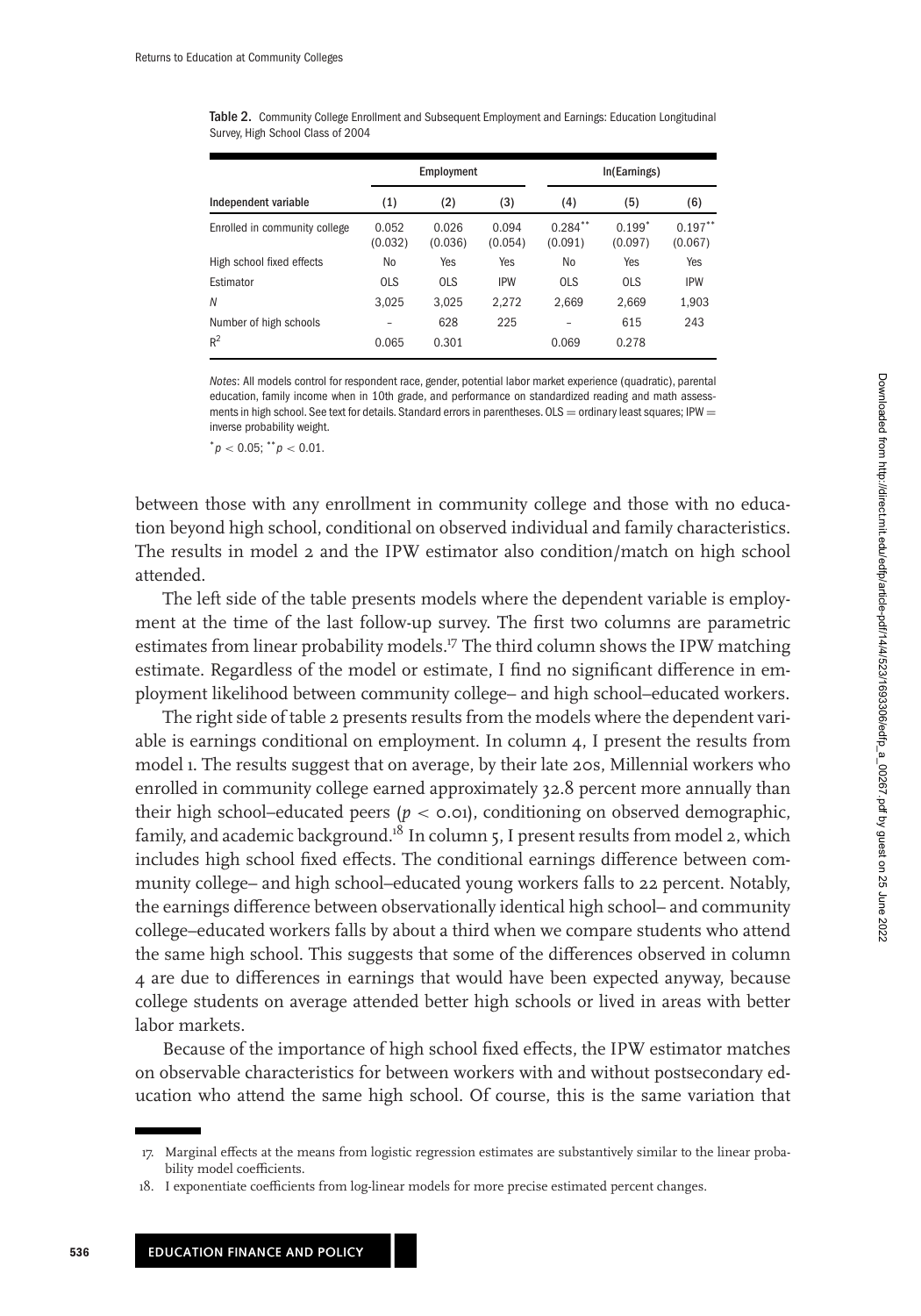#### <span id="page-14-0"></span>Table 3. Community College Enrollment and Subsequent Employment Outcomes

|                                                               | ELS: HS Class of 2004 |                       |                       |                       |
|---------------------------------------------------------------|-----------------------|-----------------------|-----------------------|-----------------------|
|                                                               | Employment            |                       | In(Earnings)          |                       |
| <b>Independent Variable</b>                                   | (1)                   | (2)                   | (3)                   | (4)                   |
| Intensity of enrollment                                       |                       |                       |                       |                       |
| Any enrollment                                                | 0.036<br>(0.036)      |                       | $0.225*$<br>(0.098)   |                       |
| $<$ 15 Credits                                                |                       | 0.04<br>(0.035)       |                       | 0.126<br>(0.098)      |
| 15 to 30                                                      |                       | 0.062<br>(0.041)      |                       | $0.340**$<br>(0.109)  |
| 30 to 45                                                      |                       | 0.041<br>(0.039)      |                       | 0.176<br>(0.117)      |
| 45 to 60                                                      |                       | 0.009<br>(0.047)      |                       | $0.285$ **<br>(0.108) |
| More than 60                                                  |                       | 0.038<br>(0.036)      |                       | $0.271***$<br>(0.086) |
| Highest earned degree                                         |                       |                       |                       |                       |
| Associate's degree                                            | $0.080**$<br>(0.030)  | $0.082*$<br>(0.087)   | 0.127<br>(0.087)      | 0.101<br>(0.087)      |
| Bachelor's degree (0/1)                                       | $0.097***$<br>(0.027) | $0.102***$<br>(0.028) | $0.197***$<br>(0.070) | $0.181***$<br>(0.069) |
| High school fixed effects                                     | Yes                   | Yes                   | Yes                   | Yes                   |
| Joint significance of earned degrees (p-value of F-statistic) | < 0.001               | < 0.001               | 0.015                 | 0.032                 |
| Joint significance of earned credits (p-value of F-statistic) |                       | 0.544                 |                       | 0.011                 |
| N                                                             | 3,025                 | 3,025                 | 2,669                 | 2,669                 |
| $R^2$                                                         | 0.306                 | 0.307                 | 0.347                 | 0.35                  |

Notes: Standard errors in parentheses. All models control for respondent race, gender, potential labor market experience (quadratic), parental education, family income when in tenth grade, and performance on standardized reading and math assessments in high school. See text for details.

 $p < 0.05$ ;  $p < 0.01$ ;  $p > 0.001$ .

underlies the parametric fixed effect model in column 5. The IPW is nearly identical to the ordinary least squares estimate, suggesting the average community collegeeducated worker earns about 21.7 percent more than observationally comparable workers who attended the same high school but obtained no additional education.

The models in table [2](#page-13-0) do not distinguish between community college students who complete just a few credits and those who complete more than 60 or who earn a degree. In table 3, I present results from models that build on the fixed effects estimates above (columns 2 and 5), to estimate earnings differences from high school–educated workers, by community college persistence. Because there are now various levels of treatment, matching on all these dimensions is difficult. So, I estimate the coefficients here parametrically. The fact that the ordinary least squares and IPW estimates in table [2](#page-13-0) are nearly identical provides some reassurance that within-school estimates of magnitudes are not driven by the choice of estimator. The columns on the left present results of models for which the dependent variable measures whether a respondent was employed in 2012. In column 1, community college students who earn degrees are distinguished from those who do not. In column 2, I make distinctions by completed credits for all community college students, in addition to maintaining the dummy variables for highest degree received. Note that the credit level and degree receipt indicators are not mutually exclusive.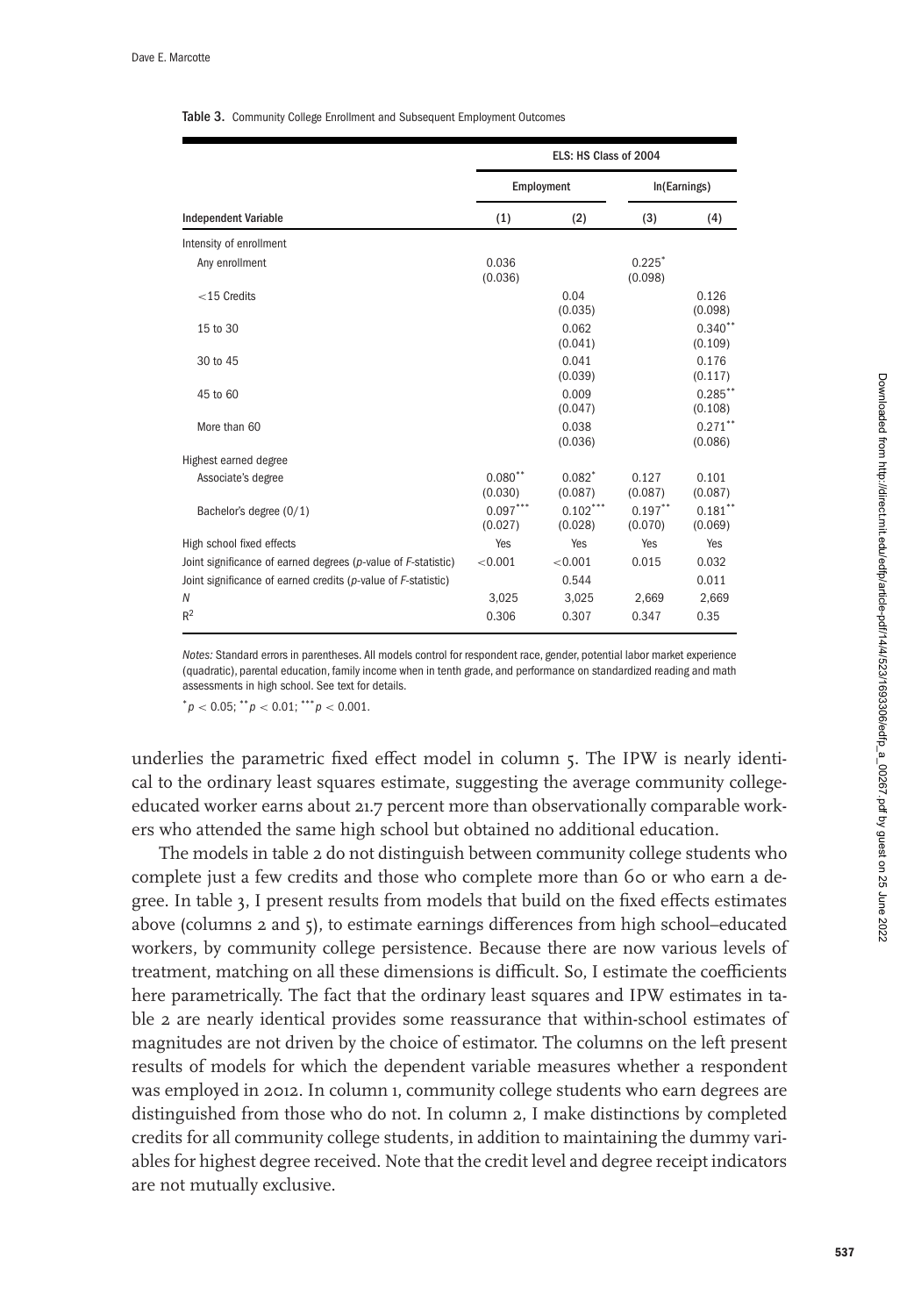In the results presented in columns 1 and 2, I estimate that the likelihood that a community college student is employed in 2012 is not significantly higher than the likelihood for a comparable high school graduate, unless the student earned an AA or BA degree. Regardless of the number of credits earned, I estimate that those who earn an associate's degree are about 8 percentage points more likely to be employed and those who earn a BA degree are about 10 percentage points more likely to be employed. The mean employment rate for high school graduates was 76.1 percent. These estimates imply an employment rate of 83 and 86 percent for AA and BA recipients, respectively.

In columns 3 and 4, I present the results of similar models where the dependent variable is the log of earnings, conditional on employment. Interestingly, AA degree receipt is not a key determinant of earnings advantages. In column 3, I estimate that regardless of accumulated credits, community college attendees earn about 25 percent more than their high school–educated peers. There is no statistically significant additional earnings difference conveyed to those who complete an AA degree. Those who earn a BA degree earn another 21.7 percent premium. So, the results in column 3 imply that those who started in community college and earned a BA degree had earnings in their late 20s that were more than 45 percent higher than comparable members of the class of 2004 who attended the same high school but did not go to college. The results in column 4 suggest that there is no sheepskin effect for an AA degree, but they do suggest that specific milestones are important. Namely, community college matriculants who earn no more than 15 credits do not earn significantly more than high school graduates. However, those who complete up to one or two years' worth of credits earn significantly more, even without a degree.

### **By Gender**

Next, I consider the questions of whether the relationship between community college enrollment and subsequent employment and earnings effects differ by gender. In table [4,](#page-16-0) I present estimates of the fully specified model of community college enrollment, credits, and degree receipt on employment and then earnings, separately by gender.<sup>19</sup> In the first two columns, I find that the relationship between community college enrollment and employment is stronger for women than men. I find that women receiving an AA degree are 15.2 percentage points more likely to be employed than comparable women with a high school degree, and women continuing on to earn a BA degree are 11.5 percentage points more likely to be employed. I find weaker patterns—and no relationship between community college degree receipt and employment—for men. For both men and women, I find no significant relationship between community college education that does not lead to a degree and employment probability.

In columns 3 and 4, I present gender-specific estimates of the relationship between community college enrollment and earnings. The results here are different than the patterns seen for employment in two ways. First, a relationship is apparent only for accumulated credits and not for degrees, and is large and significant only for men. Specifically, I find that men completing more than 15 credits earn over 50 percent more than comparable high school–educated peers. The point estimates for women are smaller and insignificant. One potential explanation for these differences is that men often take

**538**

<sup>19.</sup> Specifications in table [4](#page-16-0) are identical to columns 2 and 4 in table [3.](#page-14-0)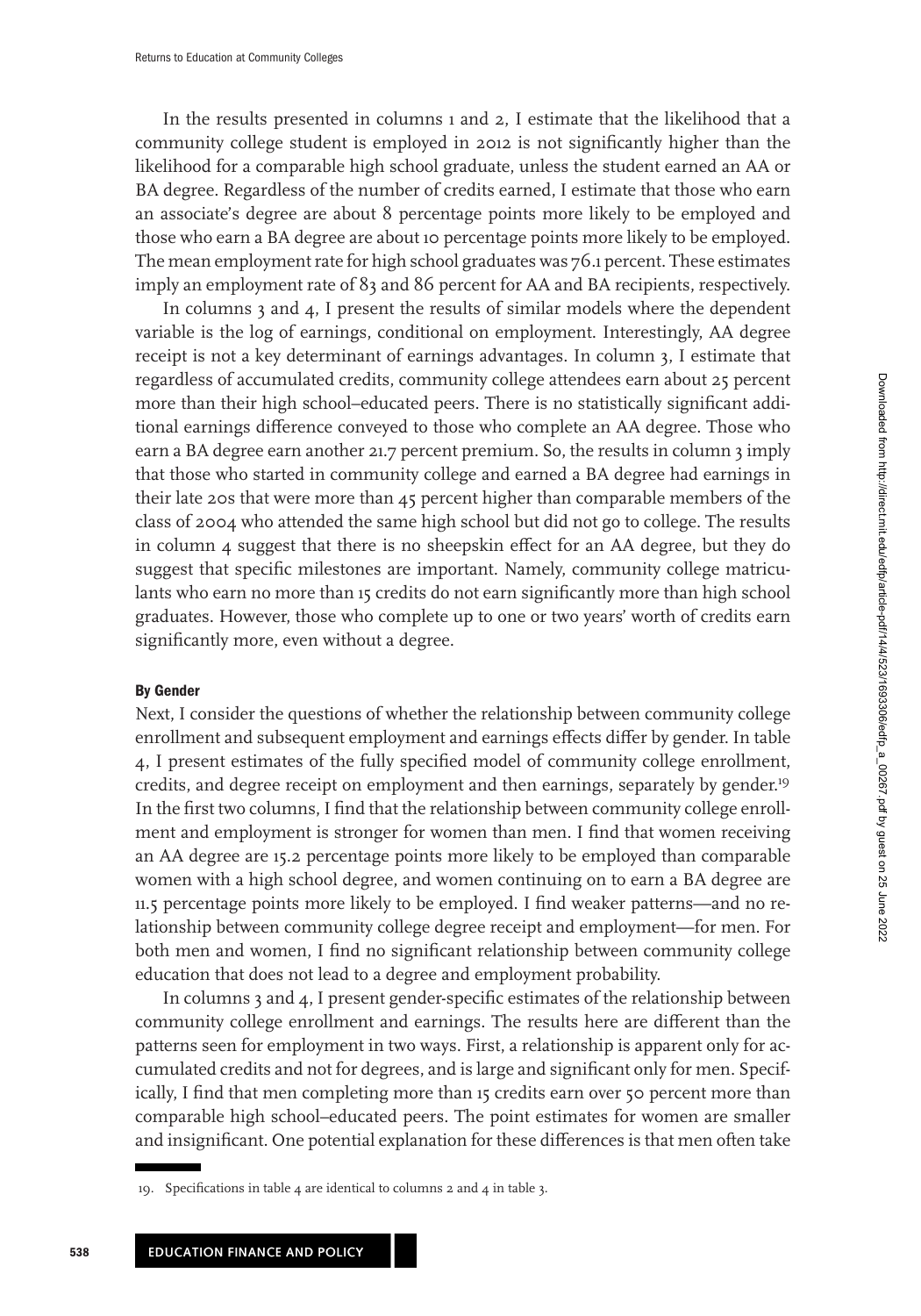#### <span id="page-16-0"></span>Table 4. Community College Enrollment and Employment Outcomes, by Gender

|                                                               | Employment          |                     | In(Earnings)          |                     |
|---------------------------------------------------------------|---------------------|---------------------|-----------------------|---------------------|
|                                                               | (1)                 | (2)                 | (3)                   | (4)                 |
| Intensity of enrollment                                       | Men                 | Women               | Men                   | Women               |
| $<$ 15 credits                                                | $-0.002$<br>(0.047) | 0.067<br>(0.068)    | 0.109<br>(0.155)      | 0.209<br>(0.183)    |
| 15 to 30 credits                                              | 0.072<br>(0.047)    | 0.007<br>(0.076)    | $0.503***$<br>(0.164) | 0.191<br>(0.185)    |
| 30 to 45 credits                                              | 0.013<br>(0.047)    | $-0.049$<br>(0.078) | $0.455$ **<br>(0.166) | $-0.001$<br>(0.236) |
| 45 to 60 credits                                              | $-0.016$<br>(0.072) | 0.006<br>(0.085)    | $0.458$ **<br>(0.161) | 0.148<br>(0.211)    |
| More than 60 credits                                          | 0.025<br>(0.048)    | 0.006<br>(0.067)    | $0.462***$<br>(0.136) | 0.159<br>(0.157)    |
| Highest earned degree                                         |                     |                     |                       |                     |
| Associate's received                                          | 0.049<br>(0.040)    | $0.152*$<br>(0.067) | 0.157<br>(0.136)      | 0.098<br>(0.144)    |
| Bachelor's received                                           | $0.092*$<br>(0.045) | $0.115*$<br>(0.048) | 0.093<br>(0.123)      | 0.132<br>(0.118)    |
| High school fixed effects                                     | Yes                 | Yes                 | Yes                   | Yes                 |
| Joint significance of earned credits (p-value of F-statistic) | 0.500               | 0.948               | 0.004                 | 0.806               |
| Joint significance of earned degrees (p-value of F-statistic) | 0.125               | 0.022               | 0.474                 | 0.504               |
| N                                                             | 1.496               | 1.529               | 1.385                 | 1,284               |
| $R^2$                                                         | 0.459               | 0.442               | 0.498                 | 0.514               |

Notes: Standard errors in parentheses. All models control for respondent race, gender, potential labor market experience (quadratic), parental education, family income when in tenth grade, and performance on standardized reading and math assessments in high school. See text for details.

 $p < 0.05$ ;  $\binom{m}{p} < 0.01$ ;  $\binom{m}{p} < 0.001$ .

vocational and occupation-specific coursework at community colleges. Indeed, community colleges can have specific credentialing arrangements with employers in their areas. Taken together with the results in columns  $\iota$  and  $\iota$ , the results in table  $\iota$  imply that community college education increases employment likelihood for women, and earnings for men.

That earnings advantage of a community college education is at least as large for men as for women is an interesting and different outcome for the ELS cohort. For previous cohorts, the earnings differences for those with sub-baccalaureate education was smaller for men compared with women (Marcotte [2010;](#page-24-0) Xu and Trimble [2016\)](#page-24-0). The results here are consistent with findings in Jepsen, Troske, and Coomes [\(2014\)](#page-23-0) of earnings benefits for men. If sub-baccalaureate education is beginning to have relatively large effects on men's earnings, this may slow the growing gap in educational outcomes between men and women.

### **Comparison to NELS Cohort**

I next consider whether the employment and earnings effects of community college education are different for Millennials, compared with the earlier NELS cohort. Recall that the NELS cohort finished schooling approximately twelve years before the ELS cohort, and their employment outcomes were measured in 2000. In table [5,](#page-17-0) I present the results of conditional employment and earnings differences between community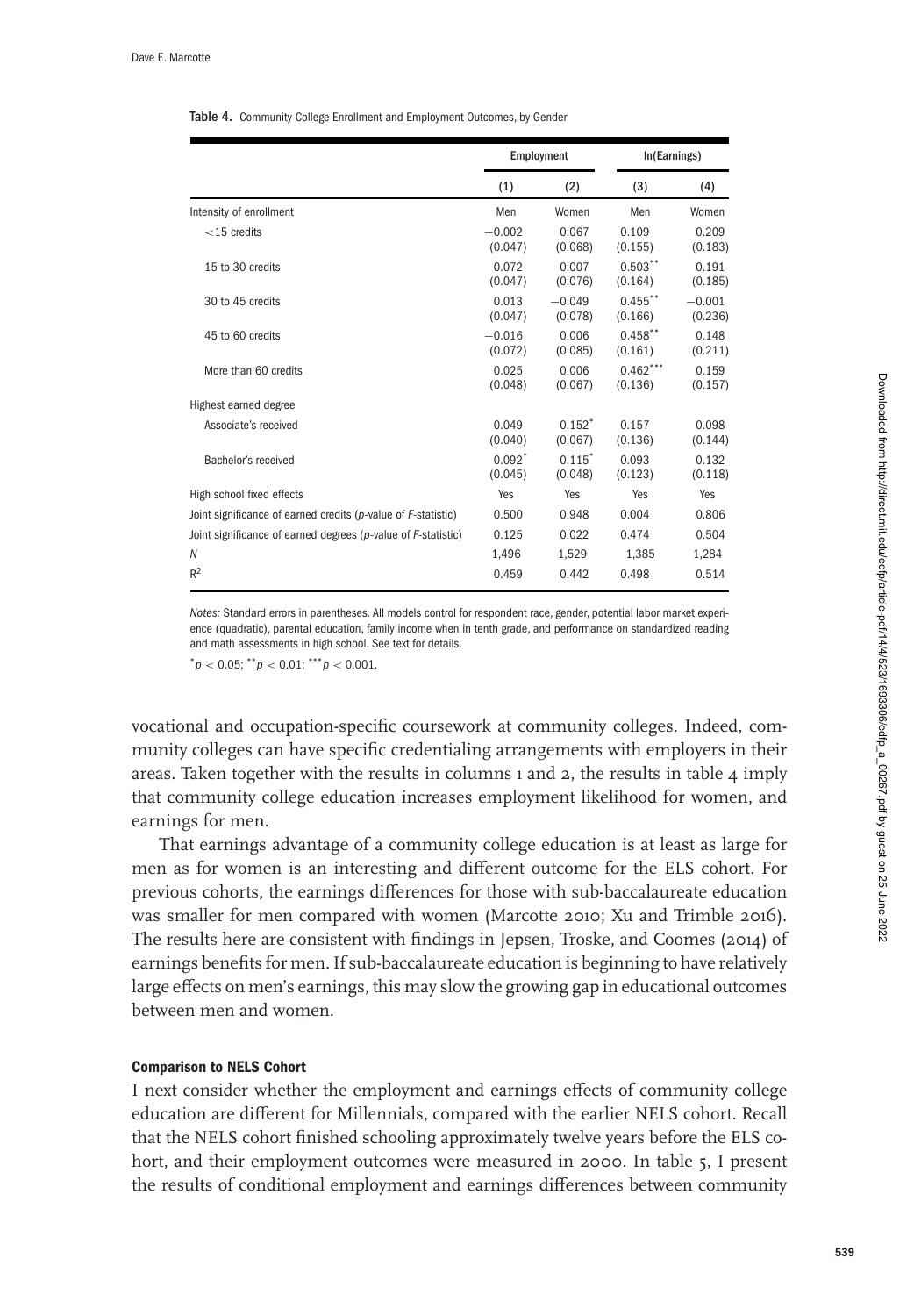<span id="page-17-0"></span>Table 5. Community College and Employment Outcomes: National Education Longitudinal Survey (NELS) and Education Longitudinal Survey (ELS)

| Panel A: Any Community College Enrollment                     |                    |                       |                       |                       |  |  |
|---------------------------------------------------------------|--------------------|-----------------------|-----------------------|-----------------------|--|--|
| Outcome:                                                      |                    | Employment            | In(Earnings)          |                       |  |  |
| Cohort:                                                       | <b>NELS</b>        | <b>ELS</b>            | <b>NELS</b>           | <b>ELS</b>            |  |  |
| <b>Independent Variable</b>                                   | (1)                | (2)                   | (3)                   | (4)                   |  |  |
| Enrolled in community college                                 | 0.05<br>(0.026)    | 0.026<br>(0.036)      | $0.133*$<br>(0.065)   | $0.199*$<br>(0.097)   |  |  |
| High school fixed effects                                     | Yes                | Yes                   | Yes                   | Yes                   |  |  |
| Ν                                                             | 1801               | 3025                  | 1677                  | 2669                  |  |  |
| $R^2$                                                         | 0.483              | 0.301                 | 0.59                  | 0.278                 |  |  |
| Panel B: Community College Credits and Degrees                |                    |                       |                       |                       |  |  |
| Outcome:                                                      | Employment         |                       |                       | In(Earnings)          |  |  |
| Cohort:                                                       | <b>NELS</b>        | ELS                   | <b>NELS</b>           | <b>ELS</b>            |  |  |
| <b>Independent Variable</b>                                   | (1)                | (2)                   | (3)                   | (4)                   |  |  |
| Intensity of enrollment                                       |                    |                       |                       |                       |  |  |
| $<$ 15 credits                                                | 0.042<br>(0.029)   | 0.04<br>(0.035)       | 0.13<br>(0.084)       | 0.126<br>(0.098)      |  |  |
| 15 to 30 credits                                              | 0.021<br>(0.033)   | 0.062<br>(0.041)      | 0.03<br>(0.081)       | $0.340**$<br>(0.109)  |  |  |
| 30 to 45 credits                                              | 0.043<br>(0.029)   | 0.041<br>(0.039)      | 0.013<br>(0.088)      | 0.176<br>(0.117)      |  |  |
| 45 to 60 credits                                              | 0.025<br>(0.034)   | 0.009<br>(0.047)      | 0.091<br>(0.098)      | $0.285***$<br>(0.108) |  |  |
| More than 60 credits                                          | $0.067*$<br>(0.03) | 0.038<br>(0.036)      | 0.121<br>(0.082)      | $0.271$ **<br>(0.086) |  |  |
| Highest earned degree                                         |                    |                       |                       |                       |  |  |
| Associate's degree                                            | 0.001<br>(0.021)   | $0.082*$<br>(0.087)   | 0.064<br>(0.07)       | 0.101<br>(0.087)      |  |  |
| Bachelor's degree (0/1)                                       | 0.027<br>(0.021)   | $0.102***$<br>(0.028) | $0.326***$<br>(0.084) | $0.181$ **<br>(0.069) |  |  |
| Joint significance of earned credits (p-value of F-statistic) | 0.310              | 0.544                 | 0.489                 | 0.011                 |  |  |
| Joint significance of earned degrees (p-value of F-statistic) | 0.237              | < 0.001               | < 0.001               | 0.032                 |  |  |
| Ν                                                             | 1,801              | 3,025                 | 1,677                 | 2,669                 |  |  |
| $R^2$                                                         | 0.491              | 0.307                 | 0.612                 | 0.35                  |  |  |

Notes: Standard errors in parentheses. All models control for respondent race, gender, potential labor market experience (quadratic), parental education, family income when in tenth grade, and performance on standardized reading and math assessments in high school. See text for details.

 $p < 0.05$ ;  $p < 0.01$ ;  $p > 0.001$ .

college–educated and high school–educated workers for both the NELS and ELS cohorts. In panel A, I measure community college as any enrollment (as in table [2\)](#page-13-0). In panel B, I distinguish between different levels of completed credits and earned degrees (as in table [3\)](#page-14-0). In panel A, I find no significant difference for either cohort in the likelihood of employment between young persons who attended community college and those whose education ended at high school graduation. For both cohorts, community college–educated workers earned more than comparable high school–educated workers. And, this difference increased between the NELS and ELS cohort. For those from the NELS cohort, community college–educated workers earned about 14.2 percent more than their high school–educated peers. Twelve years later, when the ELS cohort was of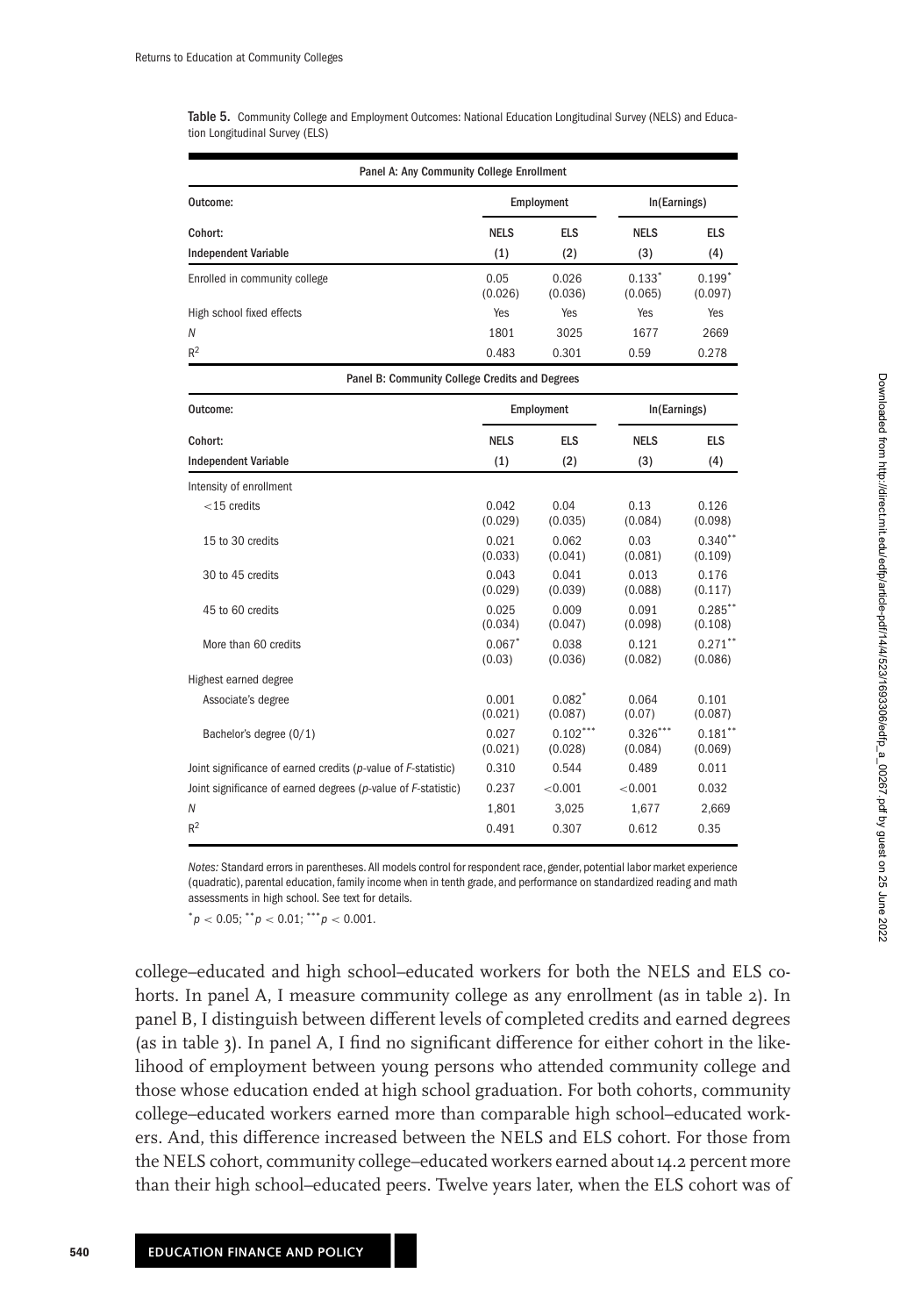comparable age, community college–educated workers earned approximately 22 percent more than similar high school–educated workers.

In panel B I present estimates that go beyond these aggregates. It appears that the average differences in employment likelihood in panel A overlook higher employment levels for those with more intensive levels of study at community colleges. For the NELS cohort, workers who completed at least 60 credits were 6.7 percentage points more likely to be employed than their high school–educated peers. Whereas the earlier cohort saw no additional advantage for earning a degree, in the ELS cohort those earning AA and BA degrees were 8 to 10 percentage points more likely to be employed. The slightly larger employment differences might reflect the continued decline in the economic prospects of high school–educated workers over the period. More than 90 percent of the NELS cohort was employed, suggesting that in the booming economy of the late 1990s, postsecondary education was less necessary as a ticket to employment.

I find similar patterns for earnings differences in columns 3 and 4. Among the NELS cohort, workers who continued on to earn a BA degree earn significantly more than high school–educated workers. By the time the ELS cohort was in their late 20s in 2012, the earnings differences between community college–educated and high school– educated workers grew. For example, even for workers without degrees, those who had completed at least one or two years of community college earned over 30 percent more than high school–educated workers. Additionally, the total earnings differences between those who also earned a BA degree increased. Overall, community college education appears to be more important for young people in the more recent cohort in providing access to employment. Then, conditional on employment, the earnings gap between those with a community college and high school education grew over the period.

### **Robustness**

The estimates presented come from regression models that exploit the main strength of survey data in this context: the ability to saturate models with rich sets of covariates. Of course, any research design that does not permit random assignment to treatment faces the inherent risk of bias in the parameter(s) of interest due to possible correlation between treatment and individual attributes that themselves affect outcomes. In the face of potential omitted variables bias, the relationship between estimated and true treatment effects depends on the relationship between treatment, omitted variables, and the control variables utilized to limit differences between treated and control observations. Altonji, Elder, and Taber [\(2005\)](#page-23-0) suggest that researchers can evaluate the robustness of estimates by examining the relationship between treatment, observed variables, and variation in the outcome. In particular, they illustrate that under strict assumptions, the potential role of unobservables in influencing estimates of relationships between treatment and outcomes can be bounded using relationships between observed controls and outcomes. This formalizes the common practice of researchers of comparing treatment effects obtained from parsimonious versus fully specified models as an informal test of the potential role of unobservables. The utility of this exercise depends on the variance of the observed versus unobserved factors, since including low-variance controls provides less explanatory power than would including a high-variance control (Oster [2017\)](#page-24-0).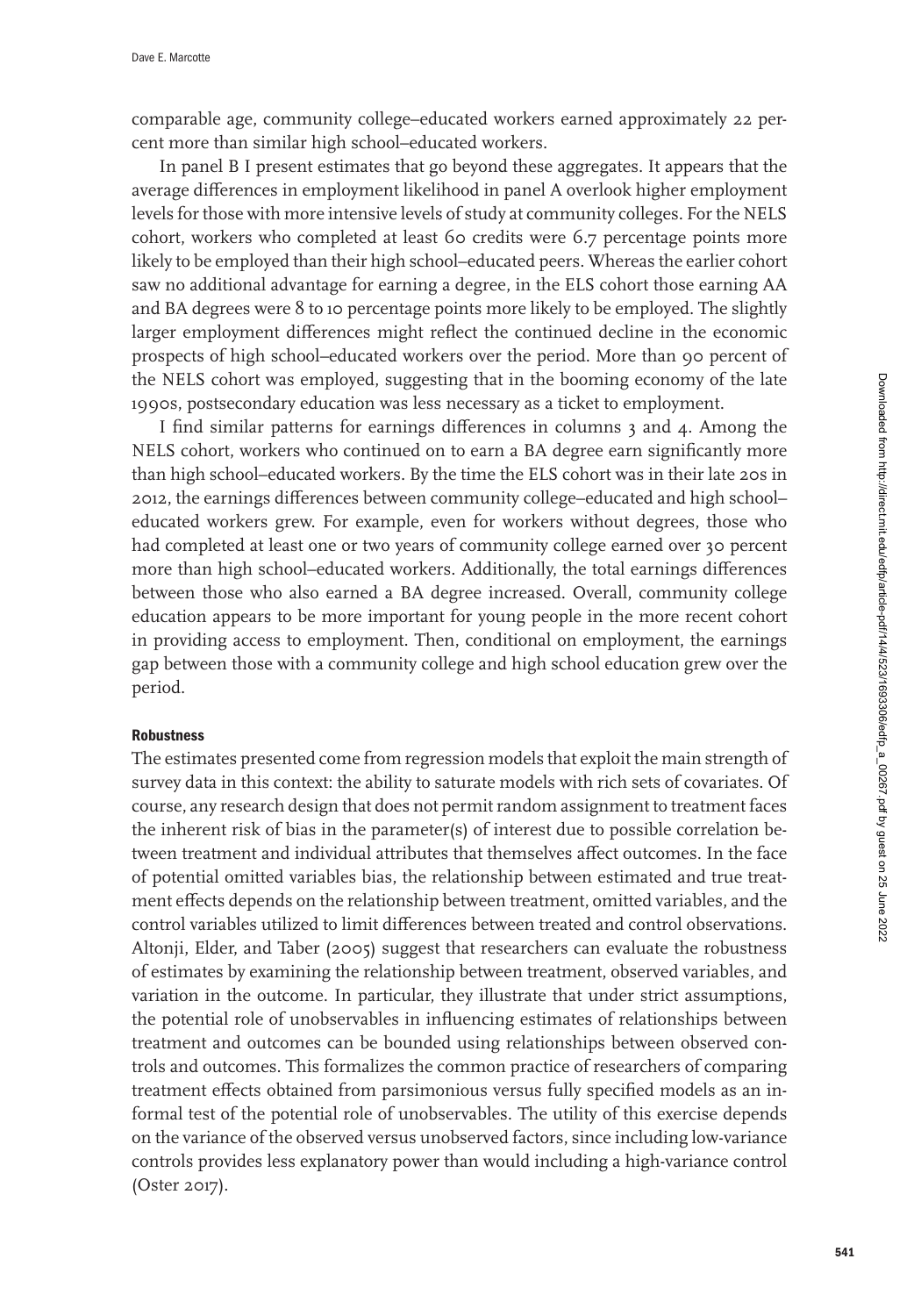

Figure 3. Earnings Differences Between Community College and High School Educated Workers by Selection on Unobservables vs. **Observables** 

Altonji, Elder, and Taber [\(2005\)](#page-23-0) and Oster [\(2017\)](#page-24-0) illustrate that if a researcher can be clear about the potential ratio of correlations between treatment and observables and treatment and unobservables, and about the maximum amount of variation in the outcome that could be explained by a full model, one can bound treatment effects using model estimates. The maximum amount of variation  $(R_{max})$  is the  $R<sup>2</sup>$  from a hypothetical fully specified model. Necessarily,  $R_{\text{max}}$  is bounded between 0 and 1. An  $R_{\text{max}}$  of 1 is implausible in the context of a wage equation, and not to be expected in any model with measurement or idiosyncratic errors. An alternative suggested by Oster [\(2017\)](#page-24-0) is to set  $R_{\text{max}} = \min\{\Pi \tilde{R}, 1\}$  where  $\Pi$  scales  $\tilde{R}$ , the  $R^2$  from the model estimated with all relevant observable controls. Using papers published in top-tier economics journals, Oster finds that 40 percent of results would not survive  $\Pi = 1.25$ .

To explore the potential importance of selection on unobservables in the current setting, I reexamine the estimate from the fully specified fixed effect model estimating earnings differences between workers with any community college and those with high school educations (table [2,](#page-13-0) column 5). I set  $\Pi = 2$  for estimating earnings differences due to community college enrollment, implying that if unobservable characteristics were included in the model, they would add as much explanatory power as the included observed characteristics. In figure 3, I show how the coefficient of interest is affected by different assumptions about relative selection into community college on unobserved versus observed attributes. The horizontal line is the coefficient estimate from table [2](#page-13-0) (0.199). The *x*-axis is the ratio of selection, so that 0.33 would imply that correlation between community college education and unobservables is only one third as large as correlation with observables included in the model. The implied treatment effect would decline if selection on unobservables is assumed to become more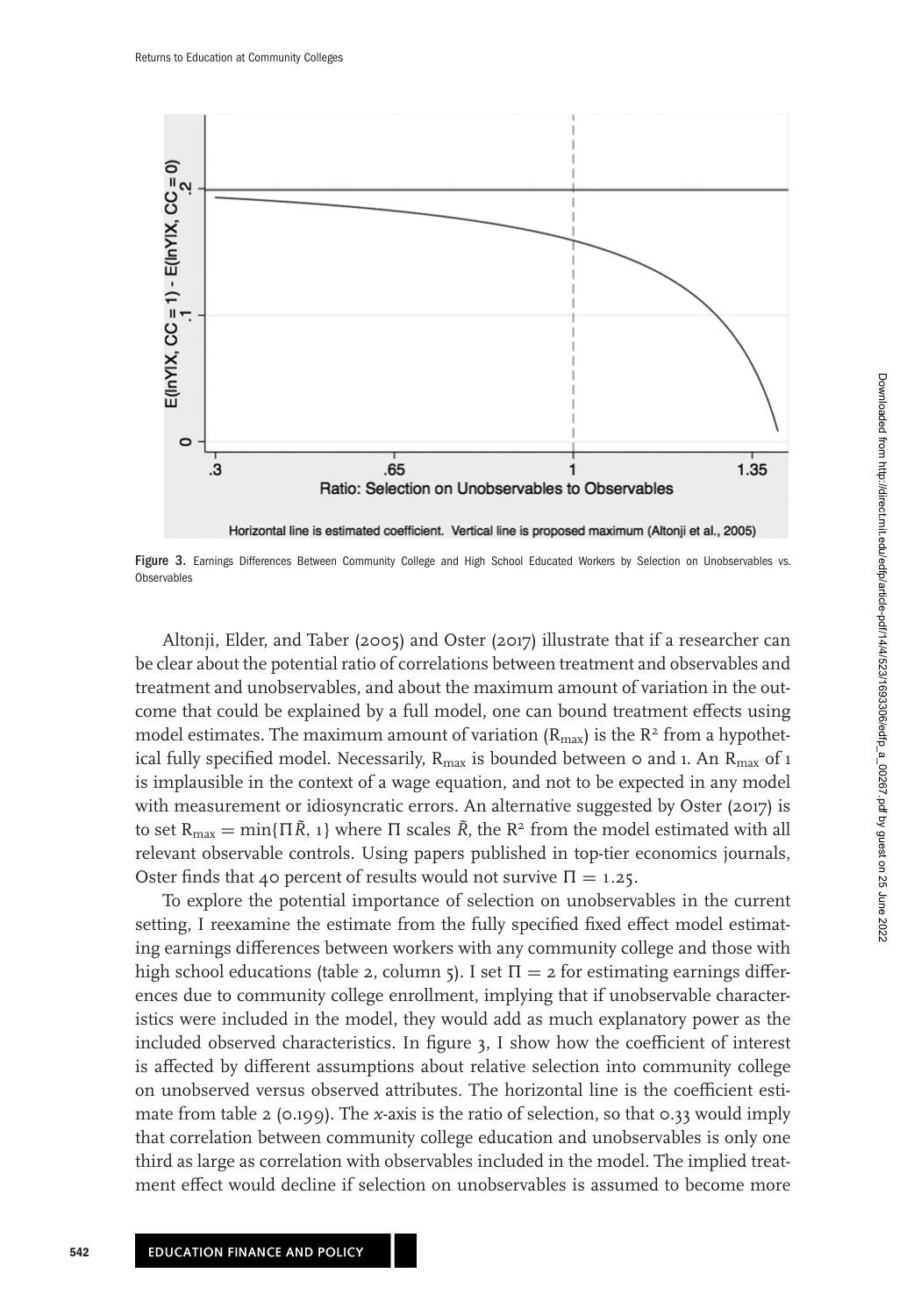important. Altonji, Elder, and Taber [\(2005\)](#page-23-0) and Oster [\(2017\)](#page-24-0) recommend equal selection as an appropriate upper bound on this ratio.<sup>20</sup> Within this bound, I estimate conditional earnings differences between community college–educated and high school–educated workers treatment effects in excess of 0.16. Estimates of these earnings differences would go to zero only when relative selection on unobservables becomes quite large.

## **5. DISCUSSION**

The early labor market experiences of young Millennials provide useful evidence for understanding the prudence of recent political and policy discussions to encourage more young people to enroll in sub-baccalaureate education. The push for sub-baccalaureate education is motivated in part by the cost of college, and by interest in the labor market value of vocational training in Germany and elsewhere. Policy discussions in the United States to encourage postsecondary study at community colleges have rightfully drawn on the experiences of students in the past, who have experienced clear employment and earnings benefits from a community college education. Although the existing literature establishes that workers enrolled in community colleges in the early 1990s fared well in their early careers relative to their high school–educated counterparts, we know less about those educated more recently. This paper updates the literature by studying a cohort in college in the mid 2000s.

I find that young people entering the labor market in the late 2000s after study at a community college have fared at least as well as those who entered the labor market in the early 1990s. I estimate that community college students from the ELS cohort were more likely to be employed, and those who were employed earned about 21 percent more than comparable peers with only a high school education. Additionally, those earning an AA degree earn approximately 40 percent more. This is slightly larger than the earnings difference for students from the NELS cohort, and equivalent to results from research using cohorts graduating high school in the 1970s and 1980s (Kane and Rouse [1995\)](#page-23-0).

It is essential to remember that the current results are pertinent for a subset of community college students: Those matriculating into a community college right out of high school. Studies using administrative data focus on a different population adults with a work history. It is also important to recognize that the estimates here are based on quasi-experimental data, so interpreting the results as causal estimates comes with the hazards attendant to nonexperimental settings. Whereas the models estimated here control for student and family attributes, cognitive ability measured in high school, and high school fixed effects, those enrolling in community college are likely different from their high school–educated peers in unobserved ways. This limitation of quasi-experimental data is difficult to overcome in the study of postsecondary education. In this context, I show that the average earnings of those who attended community college are robust to specification and estimation methods. Further, I find that under reasonable assumptions about selection on unobservable relative to observable characteristics, the lower bound estimate of community college enrollment on earnings exceeds 15 percent. This range is an estimate of average effects and is therefore a

<sup>20.</sup> Treatment effects under different degrees of selection on observed and unobserved variables can be calculated in Stata using *psacalc*.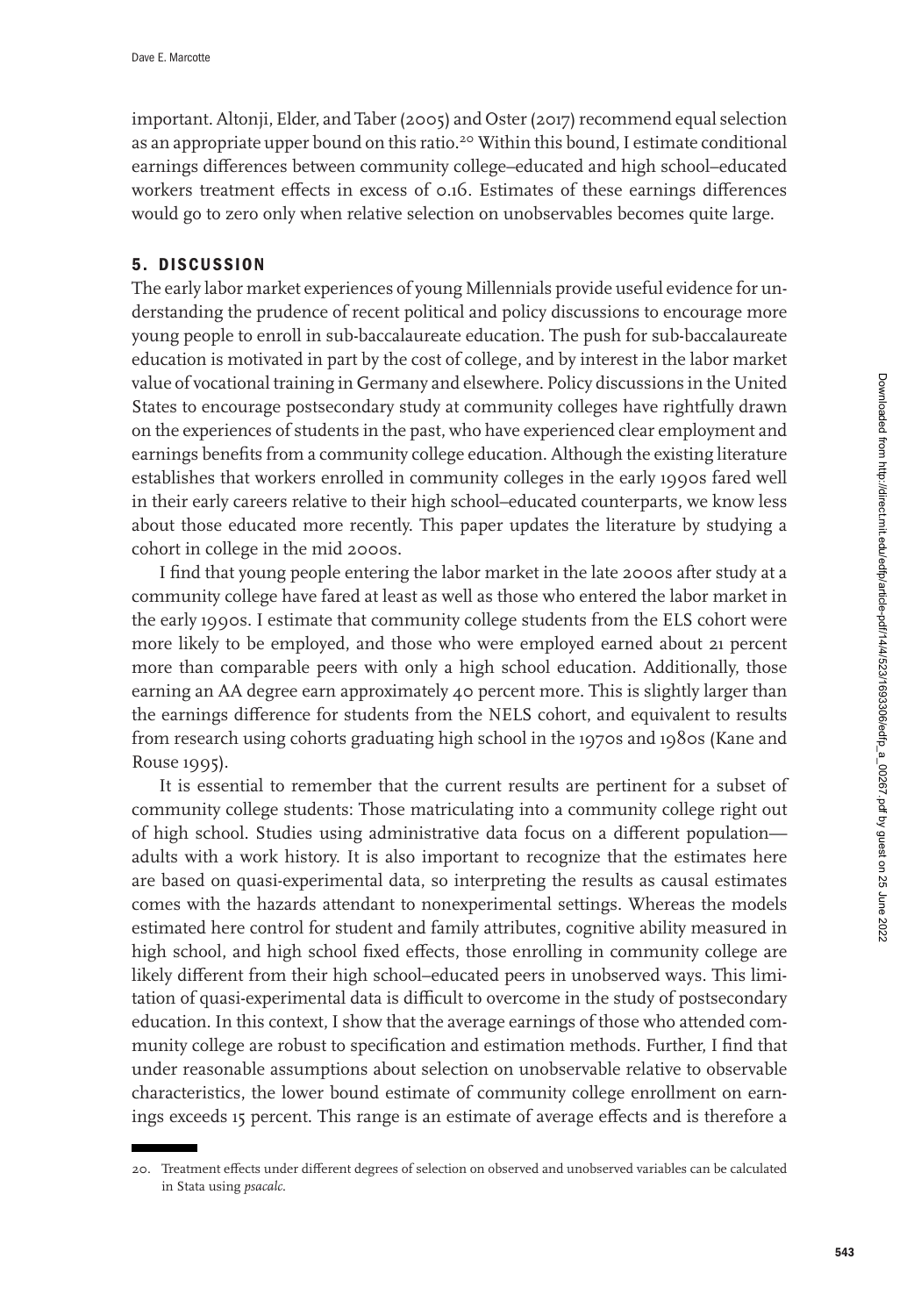| Type                   | Study                                   | Source           | Sample                                   | Outcome<br>Year(s) | "Treatment"        | Earnings<br>Premium |
|------------------------|-----------------------------------------|------------------|------------------------------------------|--------------------|--------------------|---------------------|
| Survey data            | Kane and Rouse 1995                     | <b>NLSY - 79</b> | 25- to 32-year-olds                      | 1990               | CC, no degree      | 0.101               |
|                        |                                         |                  |                                          |                    | AA degree          | 0.271               |
|                        | Gill and Leigh 1997                     | <b>NLSY - 79</b> | 28- to 35-year-old<br>returning students | 1993               | CC, no degree      | 0.080               |
|                        |                                         |                  |                                          |                    | AA degree          | 0.221               |
|                        |                                         | HS&B             | $\sim$ 28 year-olds                      | 1992               | CC, no degree      | 0.079               |
|                        |                                         |                  |                                          |                    | AA degree          | 0.253               |
| Administrative<br>data | Jacobson, LaLonde,<br>and Sullivan 2005 | Washington       | Displaced workers                        | 1990-95            | CC, any enrollment | 0.026               |
|                        |                                         |                  |                                          |                    | CC, 4-75 Credits   | 0.148               |
|                        | Jepsen at al. 2014                      | Kentucky         | 20- to 60-year-olds<br>w/work history    | $2000 - 08$        | AA degree          | 0.522               |
|                        | Bahr 2016                               | California       | First time college<br>students           | $2002 - 13$        | AA degree          | 0.351               |
|                        | Liu, Belfield, and<br>Trimble 2014      | North Carolina   | Adults entering CC in<br>$2002 - 03$     | 2011               | 1-year FTE CC      | 0.101               |
|                        |                                         |                  |                                          |                    | AA degree          | 0.277               |
|                        | Belfield 2015                           | Arkansas         | Adults with work<br>history              | 2000-2012          | AA degree          | 0.102               |

<span id="page-21-0"></span>Table 6. Summary of Estimates Earnings Premia for Community College Students from Studies using Survey and Administrative Data

Notes: Estimates of earnings premia for community college students are weighted averages based on author's calculations using reported coefficients, means, and sample sizes. NLSY = National Longitudinal Survey of Youth; CC = community college; AA = Associate's; HS&B = High School and Beyond;  $FTE = full-time equivalent$ .

weighted average of outcomes of those with different levels of completed credits, and with/without degrees. I find evidence that more intensive enrollment and degree completion is indeed an important predictor of later earnings. This finding highlights the importance of continued focus on persistence in postsecondary education.

Because of the empirical challenges inherent in estimating employment effects of postsecondary education, it is useful to benchmark estimates against those found in different settings and for different groups. In table 6, I summarize main findings from selected studies of the earnings impacts of community college education, using both survey and administrative data. The survey-based studies are chosen because they use different data sets, and they are commonly cited. The first study using administrative data is included because it is seminal in the field, and the remaining four are chosen because of the variety of the states under study and their quality.<sup>21</sup> These studies are typical of their respective literatures, though not exhaustive.<sup>22</sup> In each case, I include notes on the sample, setting, and how community college enrollment ("treatment") is measured.

Previous research using survey-based data puts the estimates of earnings differences between those enrolling in community college but not earning a degree and high school graduates at between 5 and 10 percent. Those earning an AA degree earn about 22 to 27 percent more than high school graduates. The estimates in the current paper from the ELS (table [3\)](#page-14-0) are for higher earnings premia for attendance without a degree

<sup>21.</sup> The studies using administrative data were conducted via the Center for Analysis of Postsecondary Education and Employment, funded by the U.S. Department of Education's Institute for Education Sciences.

<sup>22.</sup> More extensive reviews of the literature can be found in Belfield and Bailey [\(2011, 2017\)](#page-23-0).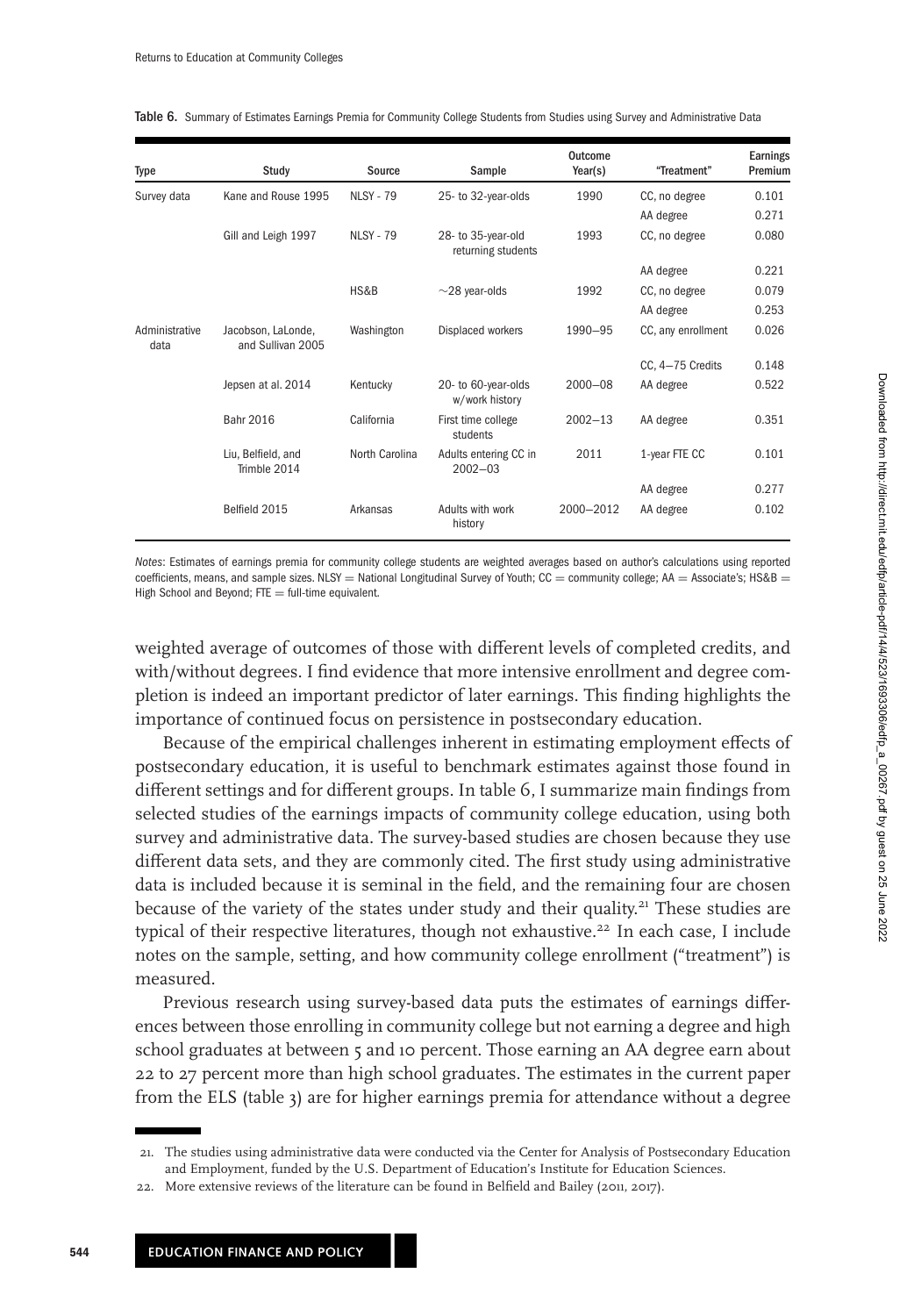(22 percent) and lower for receipt of an AA degree (13 percent). This is the pattern noted when comparing the ELS estimates from NELS estimates in table [5.](#page-17-0) The ELS cohort appears to have earned a higher premium for enrollment in community college, but not for earning an AA degree.

The bottom panel of table [6](#page-21-0) includes results from several recent studies using administrative data, and the earlier seminal study of displaced workers by Jacobson, LaLonde, and Sullivan [\(2005\)](#page-23-0). For the displaced worker population, community college enrollment resulted in an earnings premium only if the worker earned a substantial number of credits. More recent studies of broader populations find that those earning AA degrees earn between 10 and 50 percent more than comparable peers who enrolled in a community college but completed no/few credits. Liu, Belfield, and Trimble [\(2015\)](#page-24-0) estimate that those earning at least one FTE year's worth of community college credit earn about a 10 percent premium subsequently. The results estimated here for the ELS cohort are smaller than the degree/diploma premia estimated in administrative data.

To make sense of the current estimates for the purposes of informing policy discussions, it is useful to consider their magnitude in relation to the costs of enrollment. The results in table [3](#page-14-0) suggest that community college increases earnings by about 21 percent. At the mean, that would improve earnings by about \$3,350 per year. Those earning at least one FTE year's worth of credits would earn about \$6,300 more per year. The average tuition and fee costs net of grant aid for a year of full-time community college was  $$6,291$  in 2009.<sup>23</sup> A student who studied full-time at a community college for a year (without working) and left without a degree, would incur a loss of foregone wages of about \$24,000 in addition to tuition and fee costs. A simple calculation (without accounting for the countervailing effects of discounting and differential rates of wage growth) implies that the earnings effect would compensate for the opportunity and direct costs of community college within five years. Even if the estimates here are 50 percent higher than true causal effects, the college investment would be paid off within seven years. Or, if the student worked during college (as many community college students do), the opportunity cost would be reduced and the investment costs recouped even faster.

Although the earnings gains associated with community college for the ELS cohort are clear, the declining real incomes of young workers are essential to interpreting the enduring *relative* earnings advantage of postsecondary education. In 2000, the median annual earnings of 25- to 34-year-olds employed full-year, full-time who had an AA degree was  $\frac{6}{41,240}$ . By 2012 it was  $\frac{6}{36,830.24}$  The median cost of two years' worth of tuition and fees necessary for an AA degree was \$5,426 for the ELS cohort (in 2014 dollars). For the NELS cohort it was  $\frac{1}{3}$ ,  $\frac{1}{5}$ ,  $\frac{1}{5}$  So for an ELS sample member, an associate's degree cost 15 percent of subsequent median pre-tax annual earnings. For the NELS cohort, tuition and fees to cover the costs of an AA degree took only 8 percent of median pre-tax annual earnings. Even if the earnings advantage associated with community college education is as large for Millennials as it was for Generation X

<sup>23.</sup> Digest of Education Statistics (2015), Table 331.30.

<sup>24.</sup> Digest of Education Statistics (2015), Table 502.30. Both figures are in 2014 dollars.

<sup>25.</sup> Digest of Education Statistics (1995), Table 306. Dollars converted to 2014 using the Consumer Price Index for all Urban Consumers.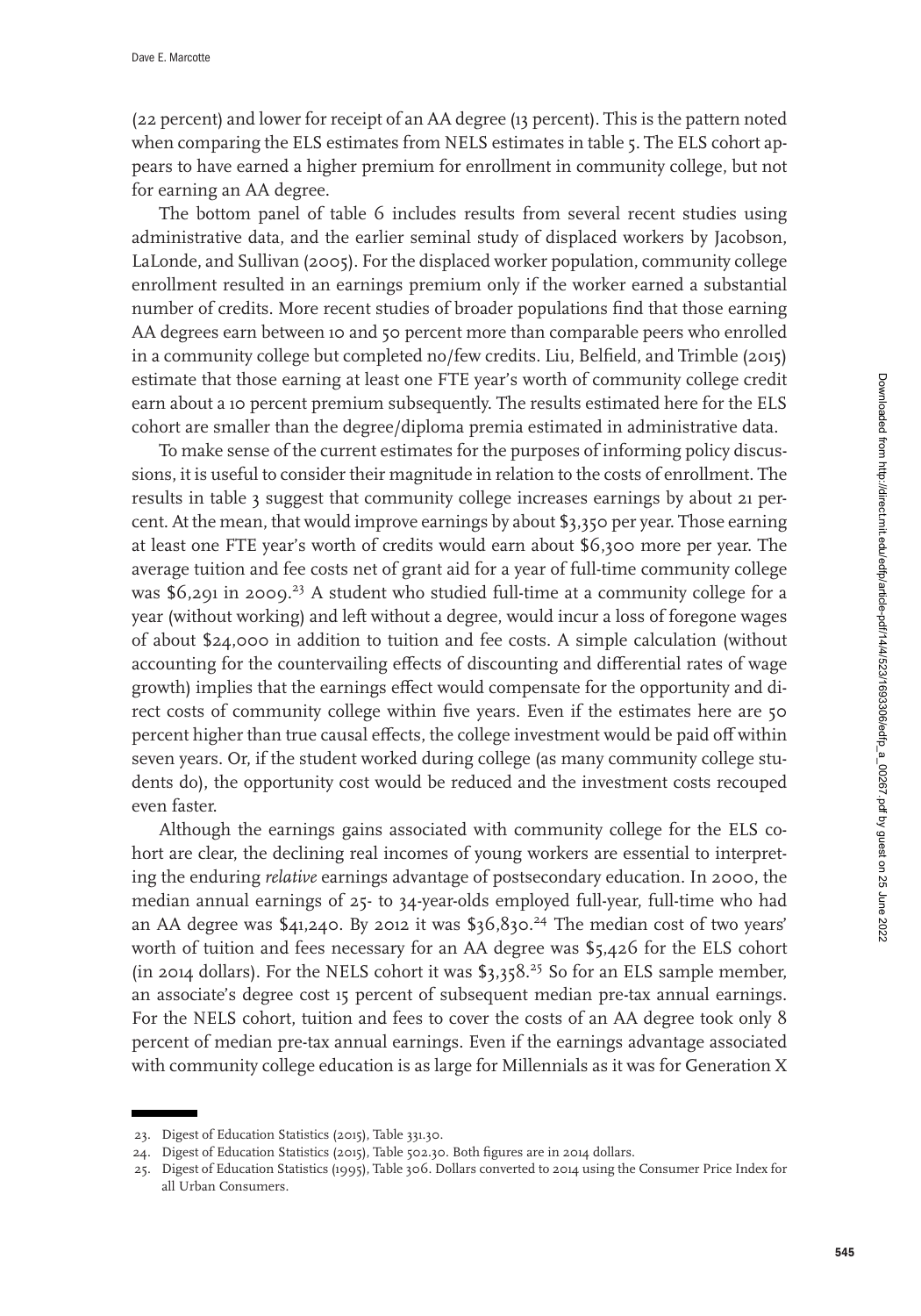<span id="page-23-0"></span>(educated in the early 1990s), the costs of paying for that education relative to real earnings have risen markedly. These real changes are surely part of the misgivings expressed by young college-educated workers who have paid more for a college education than their predecessors, but earn less.

### **ACKNOWLEDGMENTS**

Thanks to Brad Herschbein, Stephanie Cellini, Amy Ellen Schwartz, and participants at the 2016 APPAM International Research Conference in London for helpful comments and suggestions. I benefitted from the research assistance of Kari Dalane and Molly Wiltshire. Any remaining errors are my own.

#### **REFERENCES**

Altonji, Joseph G., Todd E. Elder, and Christopher R. Taber. 2005. Selection on observed and unobserved variables: Assessing the effectiveness of Catholic schools. *Journal of Political Economy*  $113(1): 151-184.$ 

Bahr, Peter Riley. 2016. The earnings of community college graduates in California. New York: Center for Analysis of Postsecondary Education and Employment (CAPSEE) Working Paper.

Belfield, Clive R. 2015. Weathering the Great Recession with human capital? Evidence on labor market returns to education from Arkansas. New York: Center for the Analysis of Postsecondary Education and Employment (CAPSEE) Working Paper.

Belfield, Clive R., and Thomas Bailey. 2011. The benefits of attending community college: A review of the evidence. *Community College Review* 39(1): 46–68.

Belfield, Clive, and Thomas Bailey. 2017. Model specifications for estimating labor market returns to associate degrees: How robust are fixed effects estimates? New York: Center for Analysis of Postsecondary Education and Employment (CAPSEE) Working Paper.

Dadgar, Mina, and Madeline Trimble. 2015. Labor market returns to sub-baccalaureate credentials: How much does a community college degree or certificate pay? *Educational Evaluation and Policy Analysis* 37(4): 399–418.

Gill, Andrew, and Duane Leigh. 1997. Labor market returns to community colleges: Evidence for returning adults. *Journal of Human Resources* 32(2): 334–353.

Imbens, Guido W. 2004. Nonparametric estimation of average treatment effects under exogeneity: A review. *Review of Economics and Statistics* 86(1): 4–29.

Jacobson, Louis, Robert LaLonde, and Daniel G. Sullivan. 2005. Estimating the returns to community college schooling for displaced workers. *Journal of Econometrics* 124(1): 271–304.

Jepsen, Christopher, Kenneth Troske, and Paul Coomes. 2014. The labor-market returns to community college degrees, diplomas and certificates. *Journal of Labor Economics* 32(1): 95– 121.

Kane, Thomas, and Cecilia Rouse. 1995. Labor-market returns to two- and four-year college. *American Economic Review* 85(3): 600–614.

King, Gary, Richard Neilsen, Carter Coberley, James E. Pope, and Aaron Wells. 2011. Comparative effectiveness of matching methods for causal inference. Unpublished paper, Harvard University.

Levy, Frank, and Richard Murnane. 1992. U.S. earnings levels and earnings inequality: A review of recent trends and proposed explanations. *Journal of Economic Literature* 30(3): 1333–1381.